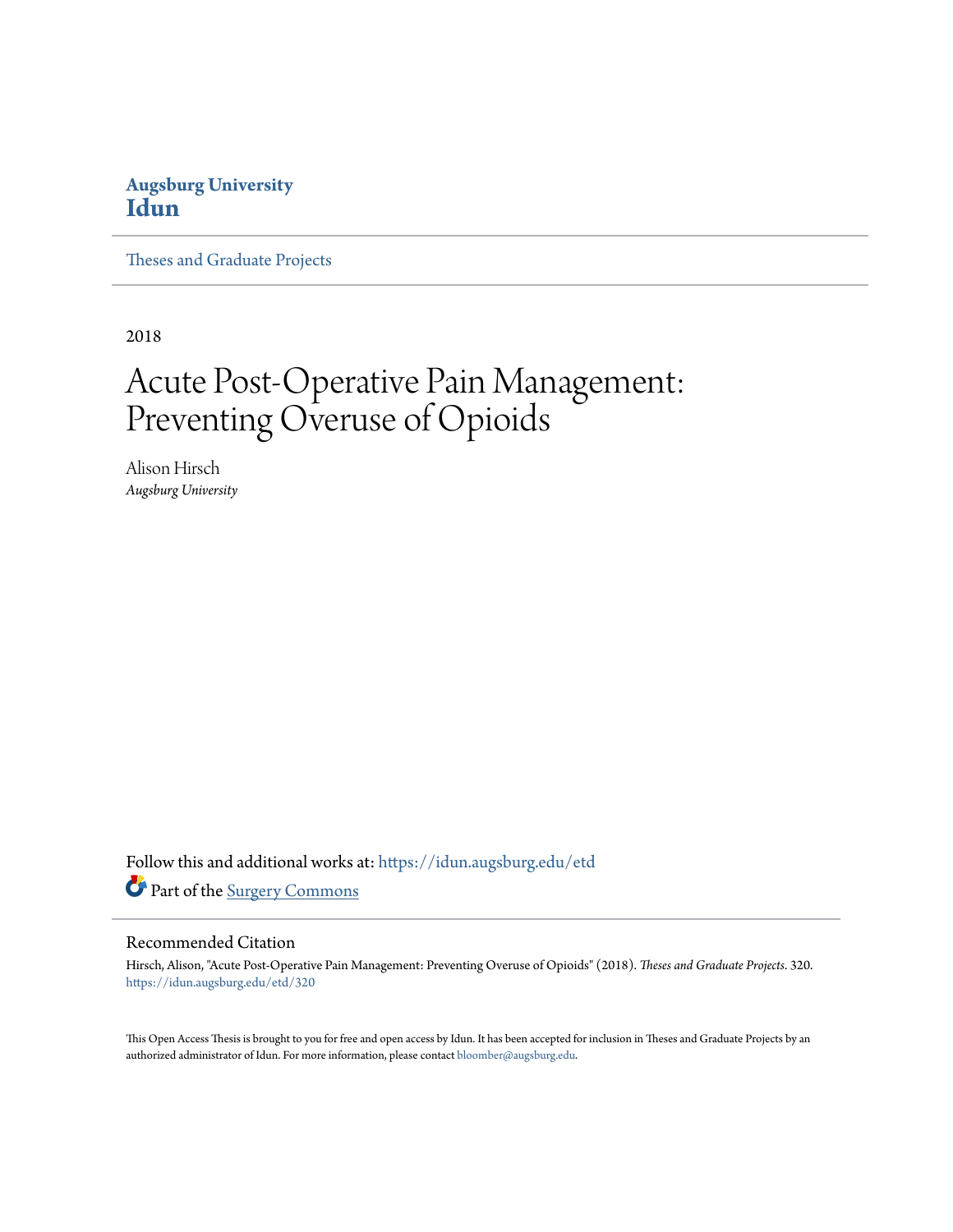### Acute Post-Operative Pain Management: Preventing Overuse of Opioids

By

Alison Hirsch PA-S

Skye Peltier MPH, PA-C

Paper Submitted in Partial Fulfillment Of the Requirements for the Degree Of Master of Science Physician Assistant Studies Augsburg University

August 10, 2018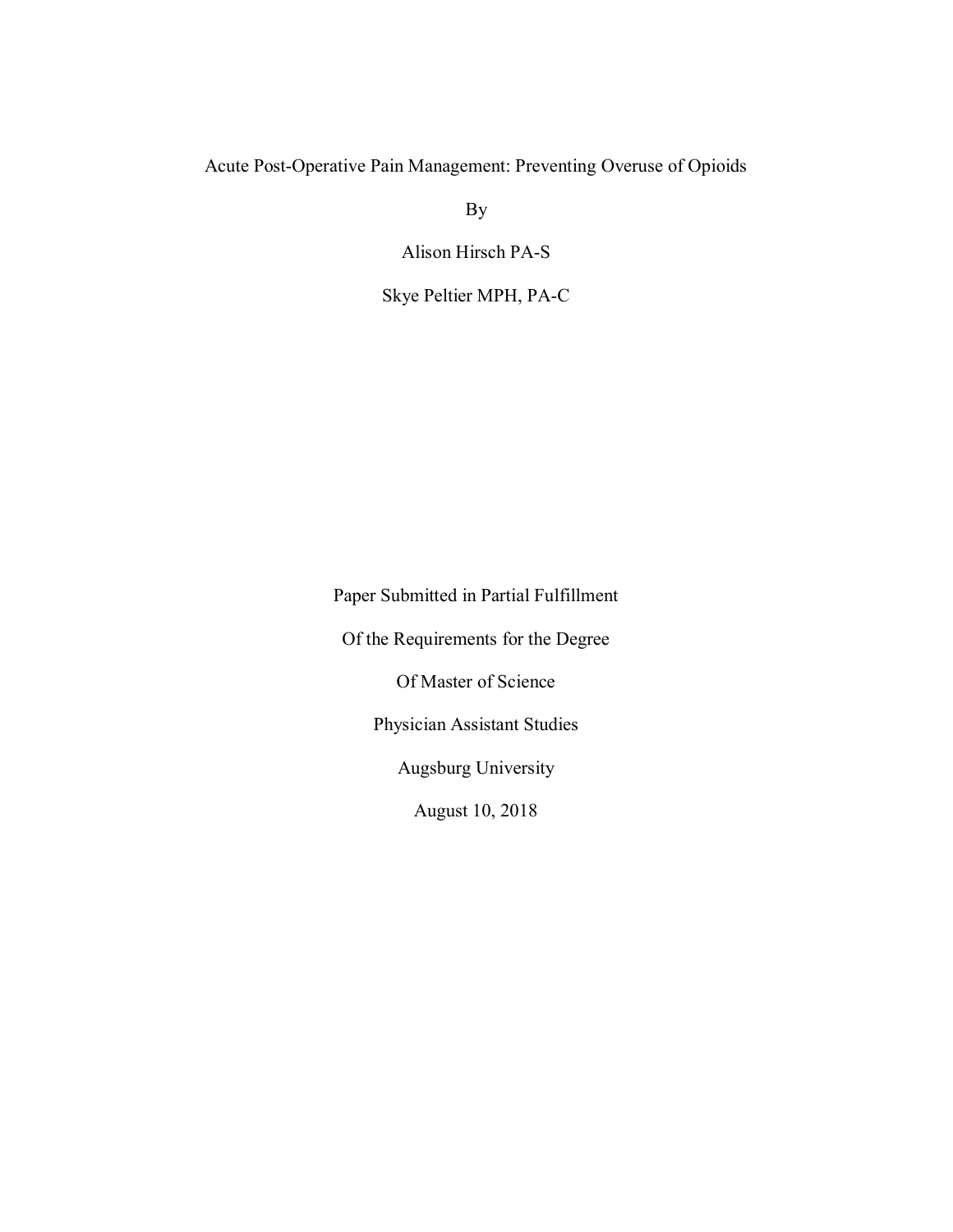# Table of Contents

| Abstract                      | Page 3  |
|-------------------------------|---------|
| Introduction                  | Page 4  |
| Background: Literature Review | Page 6  |
| Methods                       | Page 17 |
| Discussion                    | Page 18 |
| Conclusion                    | Page 25 |
| References                    | Page 29 |
| Appendices                    | Page 35 |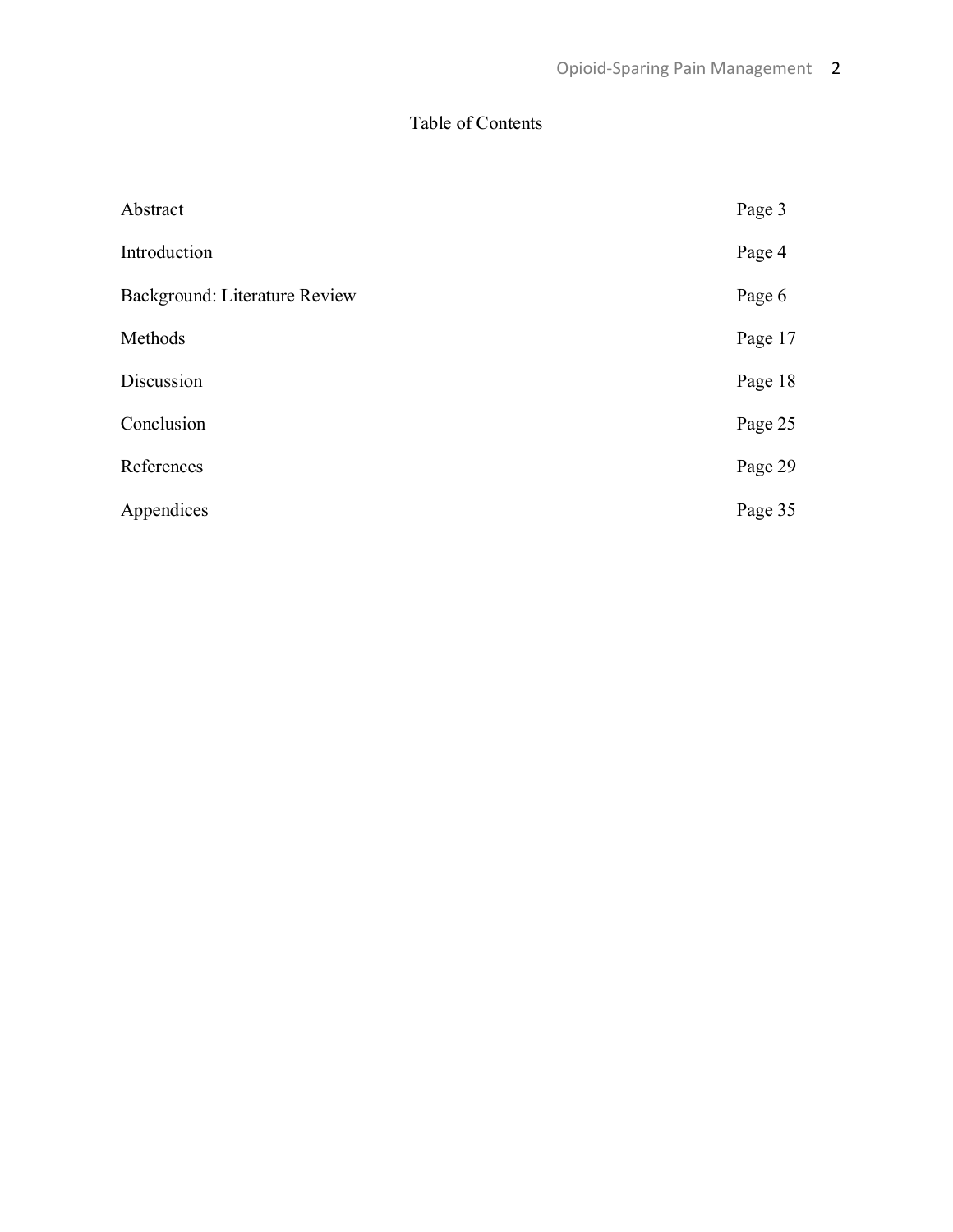#### **Abstract**

*Background:* Surgical pain management with opioids is common. The use of multimodal analgesia has been proposed in order to provide opioid-sparing regimens and improve pain control post-operatively. Inadequate control of surgical pain can lead to development of chronic pain. Furthermore, studies have linked acute surgical opioid use to increased risk of long-term use. Long-term opioid use has undesirable, life-altering consequences, including physical dependence and addiction which may lead to overdose or death. Use of a variety of medications in the operative setting can lead to synergistic or additive effects on pain control, thus decreasing post-operative opioid consumption.

*Methods:* A literature review was conducted to answer the question of whether multimodal analgesic regimens decrease acute post-operative opioid consumption among opioid naive patients when compared to standard therapy.

*Discussion:* Review of literature on single opioid-sparing as well as multimodal opioid-sparing medication techniques in short-stay surgery suggest methods for decreasing post-operative opioid consumption. Limitations include smaller study groups and varying multimodal analgesic protocols and surgical procedures evaluated aside from barriers on implementing such protocols. *Conclusion:* More consistent research is needed to evaluate specific multimodal analgesic protocols and use within specific types of surgeries. Review of the literature suggests that multimodal analgesic regimens have the capability to reduce acute post-operative opioid use in ambulatory surgical settings among opioid naive patients It will be key to identify individuals that are at higher risk for long-term opioid use in the preoperative stage in order to ensure implementation of multimodal analgesia at time of surgery. Research regarding the impact of multimodal analgesia on frequency of long term opioid use would be of benefit.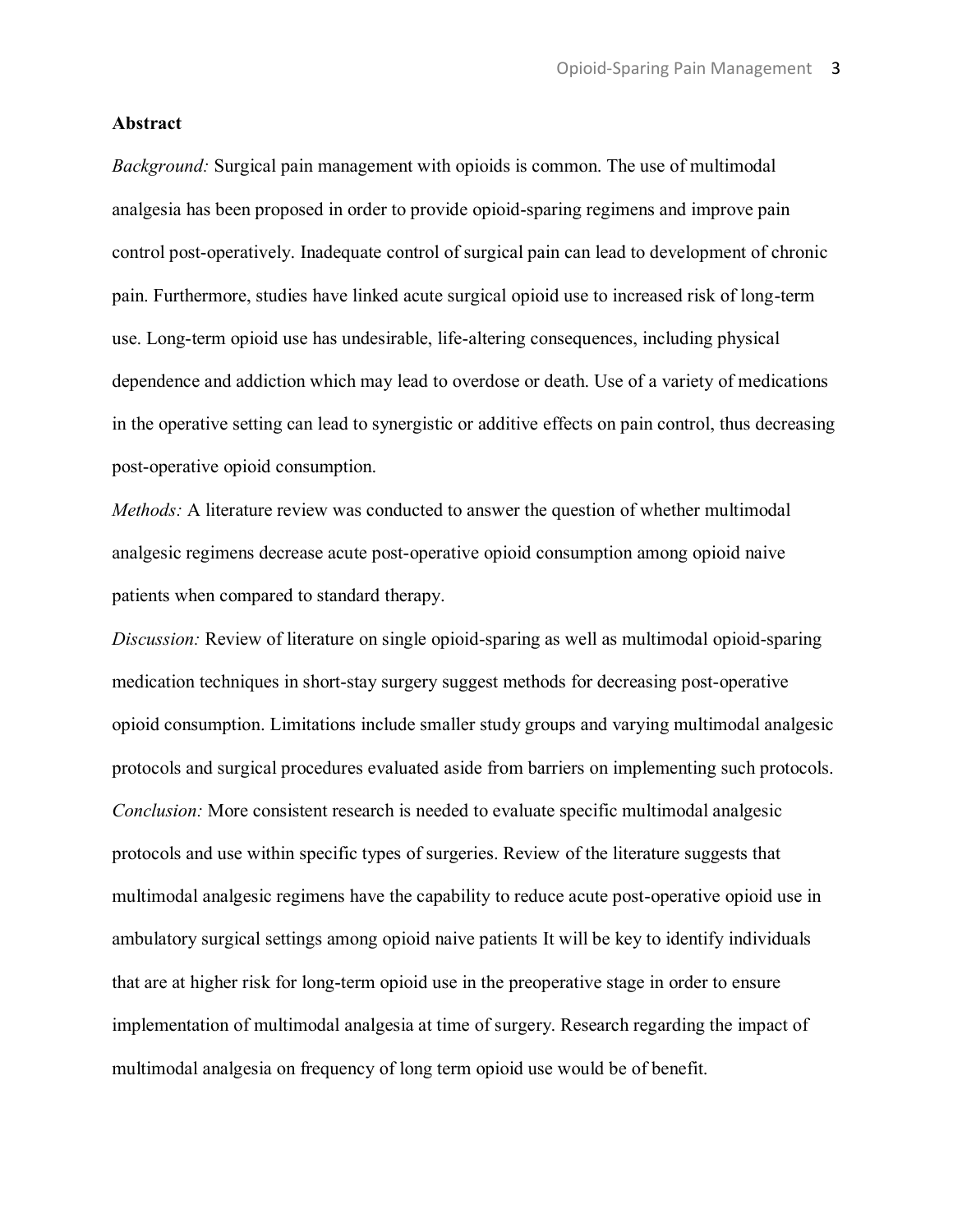#### **Introduction**

Opioid use for acute and chronic pain management is a topic of ongoing debate and research, especially since the increased visibility of the opioid crisis in the United States. The International Association for the Study of Pain defines pain as "unpleasant sensory and emotional experience associated with actual or potential tissue damage."<sup>1</sup> Pain stems from multiple etiologies, making it complex to treat. Along with acute and chronic, pain is often classified as somatic, visceral or neuropathic. Somatic pain is defined as "a well-localized constant, achy area in skin and subcutaneous tissue and less well-localized in bone, connective tissue, blood vessels, and muscles."<sup>1</sup> Visceral pain is defined as a "poorly localized, crampy, diffuse, and deep sensation originating from an internal organ or a cavity lining".<sup>1</sup> Neuropathic pain is "a poorly localized, electric shock-like, lancinating, shooting sensation originating from injury to a peripheral nerve, the spinal cord, or the brain."<sup>1</sup> Different treatment modalities and medications are recommended and superior in regards to efficacy depending on the etiology of the pain. Since pain is complex and includes multiple pathways, the use of multiple agents for pain control appears to be a promising advancement in operative care.

Opioids are often prescribed for acute pain treatment, especially in surgical management, without the intention that patients will continue to use these medications for a prolonged period of time. It is of significant importance to better understand reasons for which short-term opioid use progresses to unintended prolonged use, especially in the opioid naive patient.<sup>2</sup> Preventing prolonged use of opioids will hopefully prevent associated adverse outcomes including lifealerting side effects along with intentional and unintentional overdose and death. Opioid overdose rates have tripled over the past couple of decades and many occur in non-chronic (< 90 days) users.<sup>3</sup> Opioids remain the standard of care for patients in acute moderate to severe post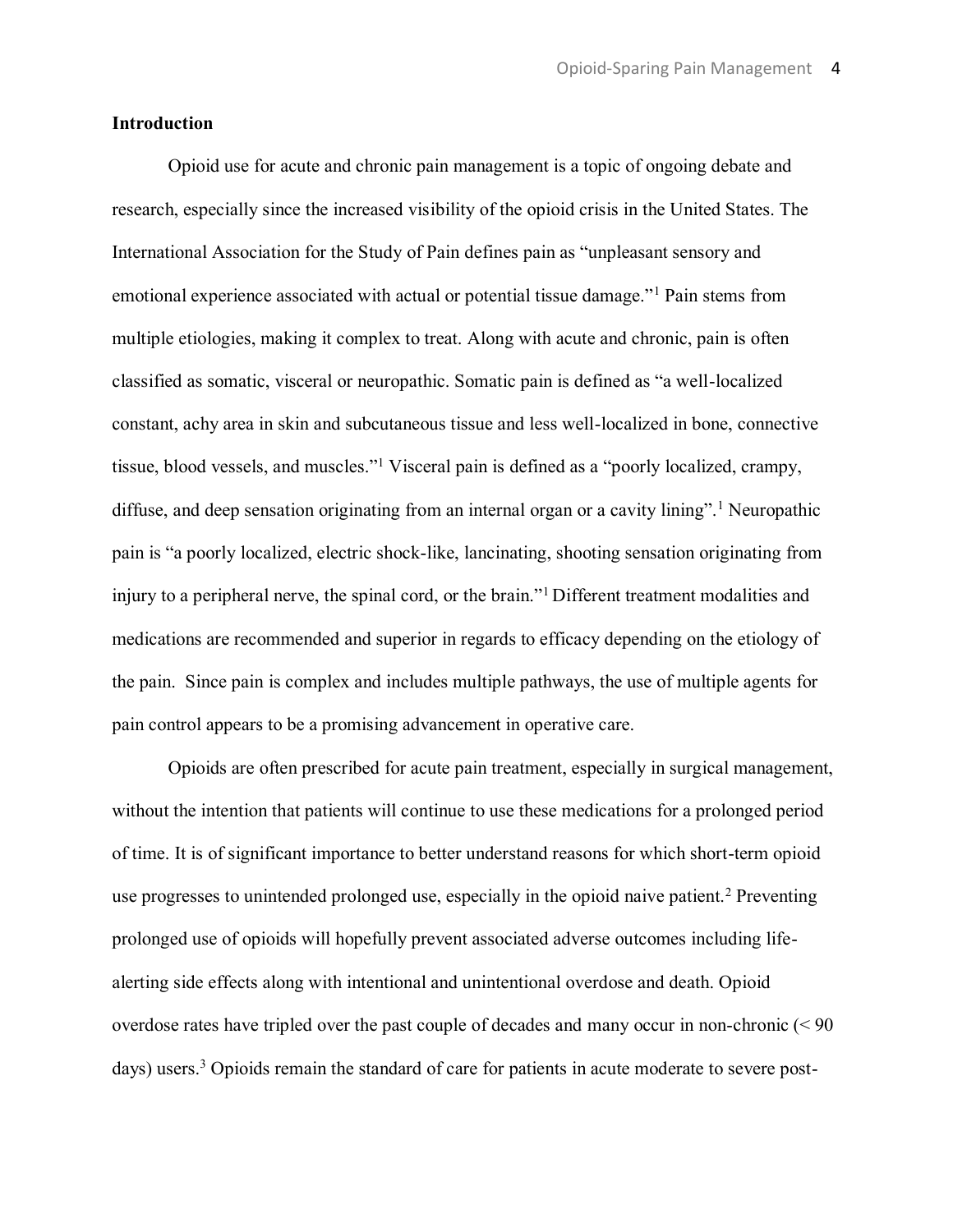operative pain.2 According to the 2015 National Survey on Drug use and Health, "2.7 million people aged 12 or older had a prescription drug use disorder in the past year."<sup>4</sup> Furthermore, opioid prescriptions from medical providers account for 34% of the misuse.4 Almost all patients who have surgery have acute pain, "yet evidence suggests that less than half report adequate postoperative pain relief."5 Surgical patients are almost four times as likely to get discharged with an opioid prescription when compared to non-surgical patients.<sup>3</sup> The use of multimodal analgesia in acute surgical care has been proposed as a way to better control post-operative pain and reduce opioid consumption.

The question to be addressed reads, "among opioid naive patients having outpatient or short-stay surgery, does providing multimodal analgesic (opioid-sparing) regimens versus providing standard opioid therapy decrease acute postoperative opioid use?" Poorly treated acute post-operative pain not only has a significant influence on quality of life, but also increases the risk for development of chronic pain which may lead to prolonged opioid use.<sup>5</sup> Multimodal analgesia often includes use of medications administered prior to, during, and after the surgical procedure. It can be defined as a pharmacologic method of pain management which combines at least two groups of medications that work via different mechanisms for pain relief.<sup>6</sup> This may be done through enhanced recovery after surgery (ERAS) protocols that begin in the outpatient setting and continue through post-operative care.<sup>7</sup> The purpose of multimodal analgesia is to offer opioid-sparing pain control. It could be hypothesized that use of such opioid-sparing pain management could limit consumption and need for opioids following surgery by more adequately controlling post-surgical pain. In order to answer this question, the objectives that need to be addressed include understanding the concept of unintended prolonged use of opioids, patient risk factors and pathways associated with prolonged opioid use and opioid use disorders,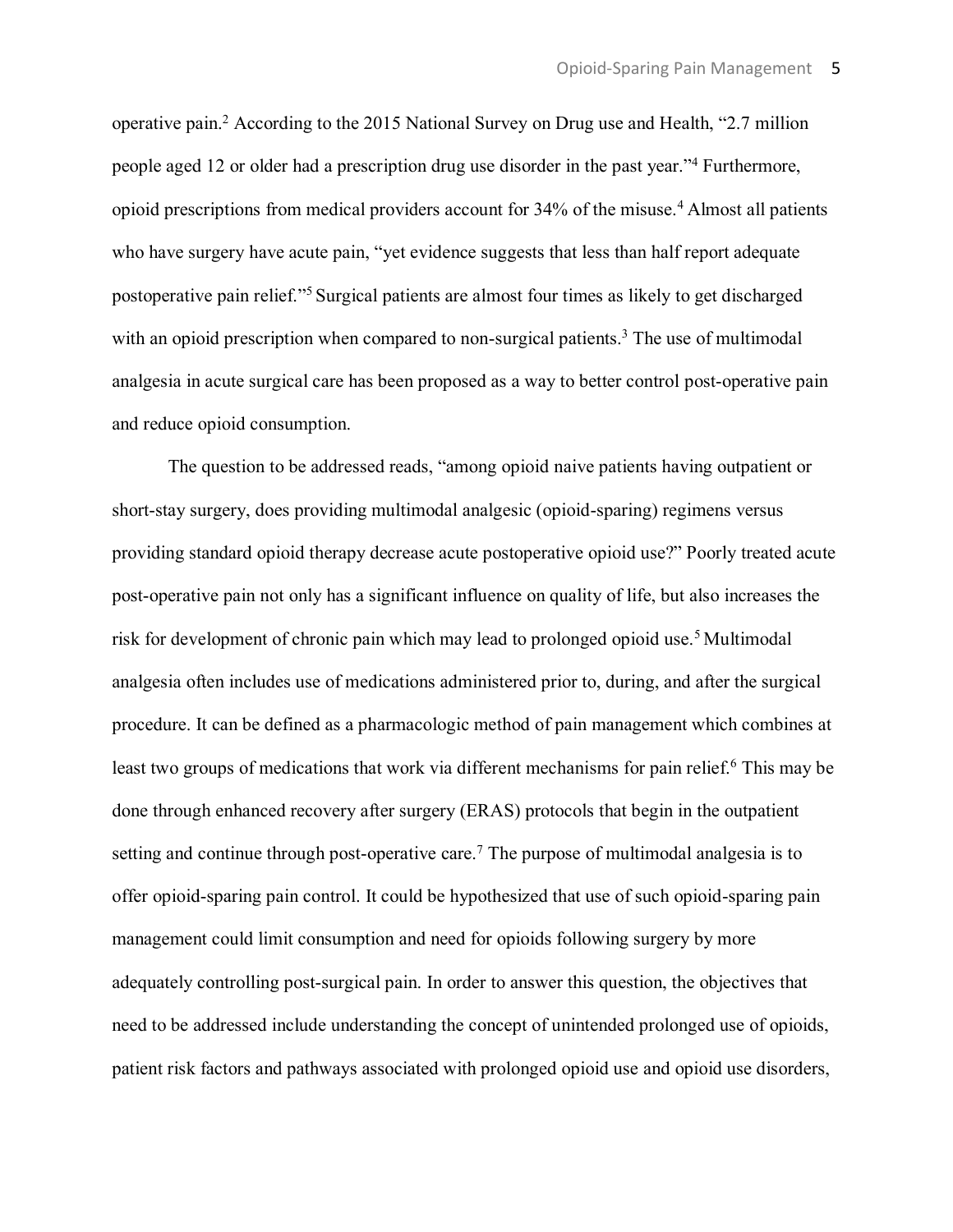and the use of and acceptability of multimodal analgesia (opioid-sparing) medications and protocols in surgical pain management, with focus on outpatient surgery.

#### **Background: Literature Review**

#### *Prolonged Post-Operative Opioid Use and Associated Risk Factors*

Opioids are the standard of care for patients in acute moderate to severe post-operative pain, however, research suggests that there is a continuation of opioid prescriptions in the days to months that follow surgery.<sup>2,10,11</sup> Overall, multiple studies have estimated that 3-13% of opioid naive patients who are prescribed opioids for acute pain continued to receive prescriptions longterm, defined by at least 90 days in most studies and measured up to 12 months in some studies.<sup>2,10,11</sup> Furthermore, it has been recently suggested that the potential for surgical patients to become dependent on opioids after brief perioperative exposure is as high as 15%.4 The Center for Disease Control and Prevention (CDC) suggests that both dose and duration of opioid intake is important when considering potential for addiction.<sup>4</sup> The CDC noted that opioid treatment with a duration of even 10 days has the potential to turn into dependency.<sup>4</sup> Interestingly enough, some studies have found prolonged opioid use to be somewhat unrelated to the type of surgery.<sup>2</sup> Two studies found that persistent opioid use among previously naive patients post-operatively did not significantly differ between minor versus major surgeries and that many surgical procedures were associated with an increased risk of post-operative chronic use.<sup>8,9</sup> However, a different retrospective cohort study found that prolonged opioid use, defined as an opioid prescription within 1 to 90 days after surgery and an opioid prescription 91 to 180 days after surgery, was highest in patients who underwent open or minimally invasive thoracic surgeries.<sup>10</sup>

This same study found an overall incidence of 3.1% prolonged opioid use in opioid naive patients yet it is important to note that the rate of prolonged opioid use was 8.5% after open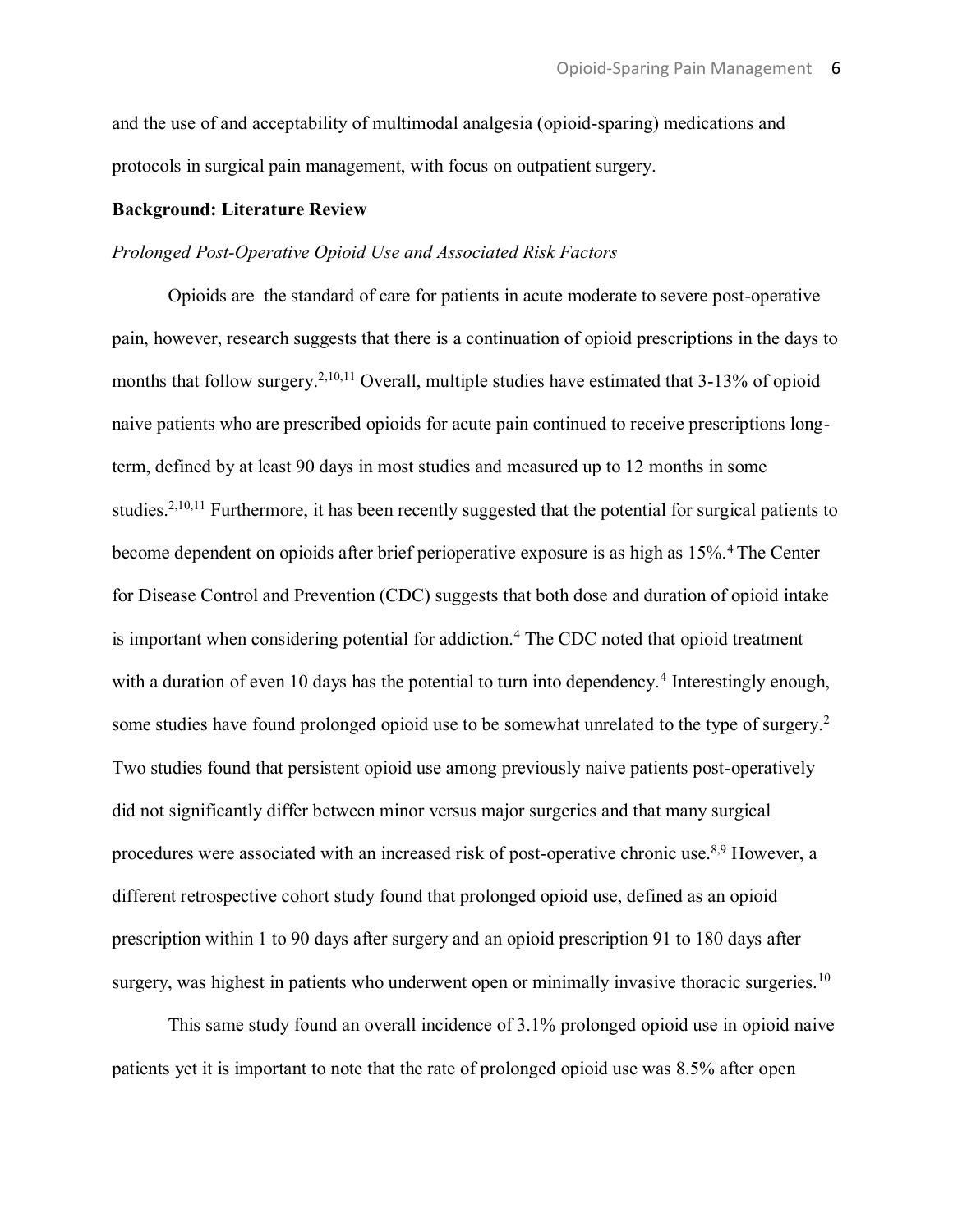thoracic surgery and 6.3% after minimally invasive thoracic surgery, the greatest associated surgical risk to prolonged use.<sup>10</sup> A limitation of this study was the inclusion of only patients who were 66 years and older.<sup>10</sup> This is especially significant given previous studies findings that showed an increased risk of prolonged opioid use in younger male patients.<sup>3</sup>

Aside from inadequate control of post-surgical pain, it is suggested that a transition from short-term to long-term opioid use after an acute event such as surgery may occur due to presence of other sources of pain that are present prior to surgery.9 Pre-existing conditions including heart failure, pulmonary disease, diabetes mellitus, and post-traumatic stress disorder (PTSD) have been noted in multiple studies as contributory risk factors for the development of prolonged opioid use in surgical settings.<sup>2,10</sup> Further identified risk factors included history of substance abuse (alcohol and tobacco misuse), depression, anxiety, and pain catastrophizing, benzodiazepine, selective serotonin reuptake inhibitor (SSRI) or angiotensin converting enzyme (ACE) inhibitor use prior to surgery, back and neck pain, arthritis, and centralized pain.4,8,9,10 Demographic risk factors included younger age and lower socioeconomic status with mixed data regarding differences of risk in females versus males.<sup>3,4,10</sup>

In a retrospective cohort study by Brat et al., a post-discharge opioid prescription was the strongest predictor of future misuse.<sup>3</sup> When patients received a refill, the rate of misuse almost doubled when compared to patients who did not receive a refill.<sup>3</sup> The authors found that the dose of the opioid prescribed was a weaker predictor of future misuse when compared to duration or number of prescriptions.<sup>3</sup> Often times, opioids are prescribed by providers at a standard dose based on the expectation and anticipation of post-operative pain despite the fact that this may contribute to an unneeded extra amount of medication.<sup>11</sup> In a study by Alam et al., of 391,139 opioid naive patients 66 years and older who underwent low-risk surgery, 27,636 (7.1%)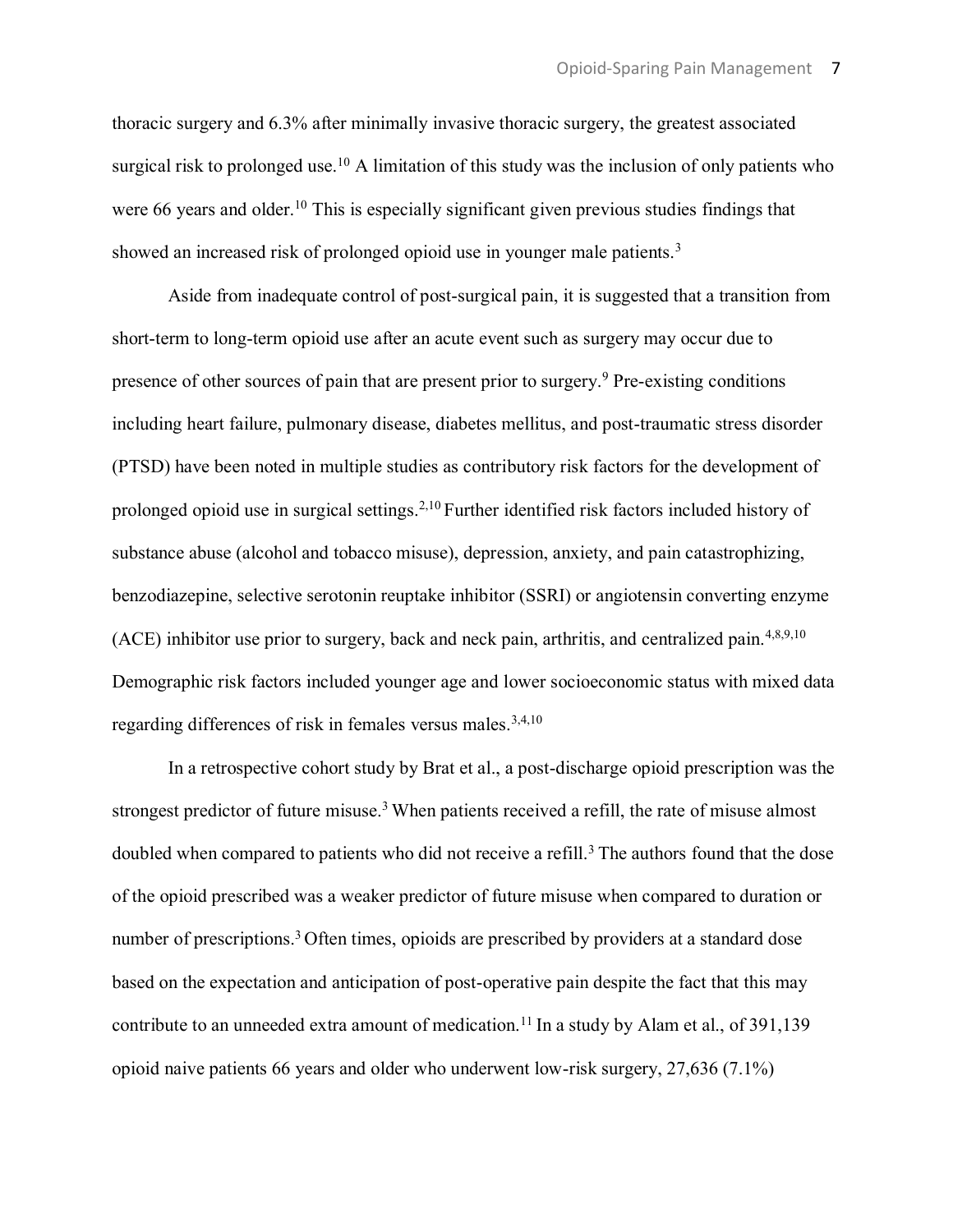received an opioid prescription within 7 days of discharge and 30,145 patients (7.7%) received an opioid prescription 1 year from the time of surgery.<sup>11</sup> Although the study was unable to determine the exact reason or need for an opioid prescription up to 12 months post-procedure, there may be a relationship between postoperative opioid prescriptions and long-term use.<sup>11</sup> Overall, both studies estimated that patients who received a opioid prescription at time of discharge had a 44% increased risk of using opioids long-term when compared to those who did not receive a prescription at time of discharge.<sup>3,11</sup> According to the CDC, the risk for chronic opioid use in an opioid naive person increases with each day of use beginning with the third day with the biggest increase of risk associated with the fifth and thirty-first day of opioid use.<sup>4</sup>

In addition, strong evidence exists that suggests opioids are an ineffective way to manage chronic nonmalignant or movement associated pain.2,10 A vicious cycle of chronic opioid use and inadequate pain control is often created. Although the majority of patients may not experience prolonged opioid use after surgery it is important to identify high risk patients and ensure appropriate management of pain they may be experiencing in the days and months that both precede and follow their surgical procedure. For example, a retrospective cohort study by Clark et al. explained that 40-80% of patients that are status post thoracotomy procedure develop postthoracotomy pain syndrome which can trigger long-term use of pain medications.<sup>10</sup> In over half of these cases, the origin of the pain is neuropathic due to nerve injury during the procedure itself and would therefore be better controlled with neuropathic pain drugs such as gabapentinoids or tricyclic antidepressants rather than opioids.<sup>10</sup>

#### *Pathway to Opioid Misuse Disorders*

Understanding how opioid use disorders develop in individuals is imperative. It is known that patients with chronic pain, mental health diagnoses, and prior substance abuse or misuse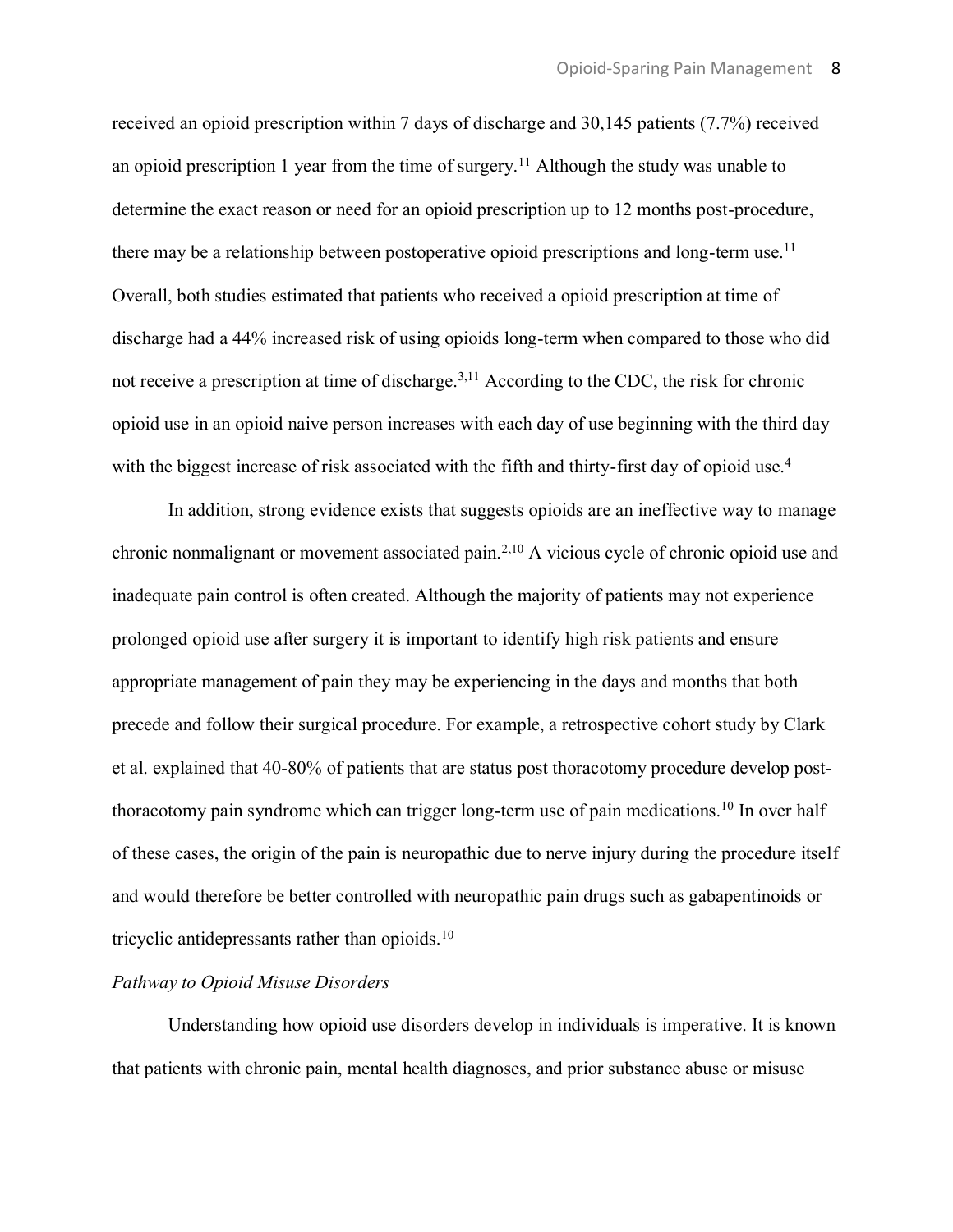already are at higher risk for opioid dependency or addiction with prescription use, however, less is known about how a person may develop such a problem.<sup>12</sup> In an effort to better understand how patients go on to develop opioid use disorders researchers interviewed patients with opioid use disorders. The results of these interviews showed an emergence of five themes, one of which included the idea that "some individuals are vulnerable to opioid dependence after brief opioid exposure."<sup>12</sup> This quote was taken directly from one interviewed patient who underwent an outpatient procedure, "I never was one that experimented or did drugs, or even really drank a lot…but four years ago, I had gastro-bypass surgery, and that's when I got hooked on [hydrocodone/acetaminophen]. They gave me the liquid [version]. I liked it. And it kind of went from there."11 This theme fits into the concern that even use of opioids in the acute post-operative phase alone could lead to unintended long-term use in some opioid-naive patients.

#### *Overview of Potential Opioid-Sparing Medications*

Many studies have looked at multimodal analgesia (opioid-sparing) pain management protocols in order to reduce opioid consumption in the acute surgical phase. The American Pain Society recommends "that clinicians offer multimodal analgesia, or the use of a variety of analgesic medications and techniques combined with non-pharmacological interventions, for the treatment of post-operative pain in children and adults."<sup>5</sup> Use of drugs with differing mechanisms of actions is warranted in order to act on multiple aspects of the pain pathway which allows for an additive or synergistic effect and better pain management.<sup>13</sup> Agents that are used in the multimodal pain regimen include but are not limited to opioids, non-steroidal antiinflammatory drugs (NSAIDs), acetaminophen, gabapentinoids (gabapentin and pregabalin), serotonin norepinephrine reuptake inhibitors (SNRIs), tricyclic antidepressants (TCAs), Nmethyl-D-aspartate (NMDA) receptor antagonists, alpha-2 adrenoreceptor agonists, lidocaine,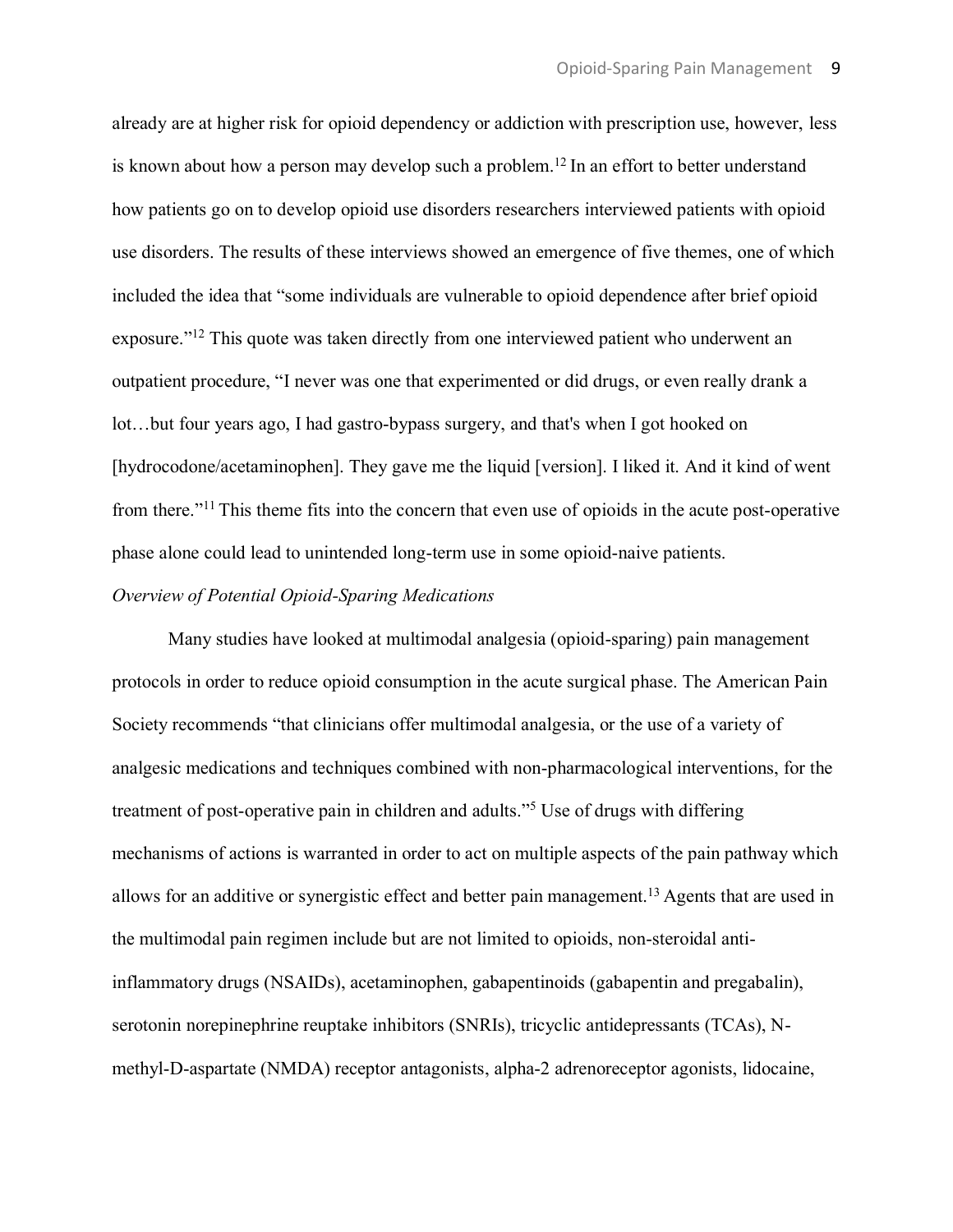esmolol, and caffeine.<sup>13,14</sup> Furthermore, epidural and intrathecal interventions, peripheral nerve block interventions, and local analgesia may be utilized.13 Determining the most effective analgesic during surgery is a challenge as there are multiple combinations with relatively few of them being adequately evaluated in studies.<sup>5</sup>

Multimodal analgesia targets different aspects of the nociceptive pain process. Phases included in the pain process are transduction and conduction, transmission, perception, and modulation and are shown in the Figure.<sup>13</sup> Transduction occurs after there is cell damage and activated nociceptors release an electric signal.<sup>13</sup> Transmission occurs when the electric signal migrates from the area of damaged cells to the central nervous system.<sup>13</sup> Perception is the ability of the somatosensory cortex of the brain to become aware of the pain that one is experiencing and is known as the conscious aspect of pain.13 Finally, the modulation phase is the adaptive process and the step at which pain is "modulated" in some way, enhanced or diminished.<sup>13</sup> Increasingly surgeries are being done as an outpatient basis thus, conventional opioid-based pain regimens are not as conducive or practical for peri-operative management.14 Intravenous or patient controlled-analgesia (PCA) is not an outpatient option and patients are under less supervision from providers or nurses when it comes to weaning off oral medications. Although many complex surgeries are able to be completed on an outpatient basis, patients still experience moderate-severe pain, thus the need for adequate multimodal pain management is relevant. There are several subtypes of opioids but the ones most commonly used in practice "stimulate mu receptors found primarily in the peripheral and central nervous systems, inhibit nociception in the spinal cord, and activate descending pain pathways controlled by circuits from the forebrain and midbrain."<sup>13</sup> The most commonly used opioids include morphine, hydromorphone, fentanyl and oxycodone which may be administered intravenously, via PCA, or orally for acute pain.<sup>13</sup>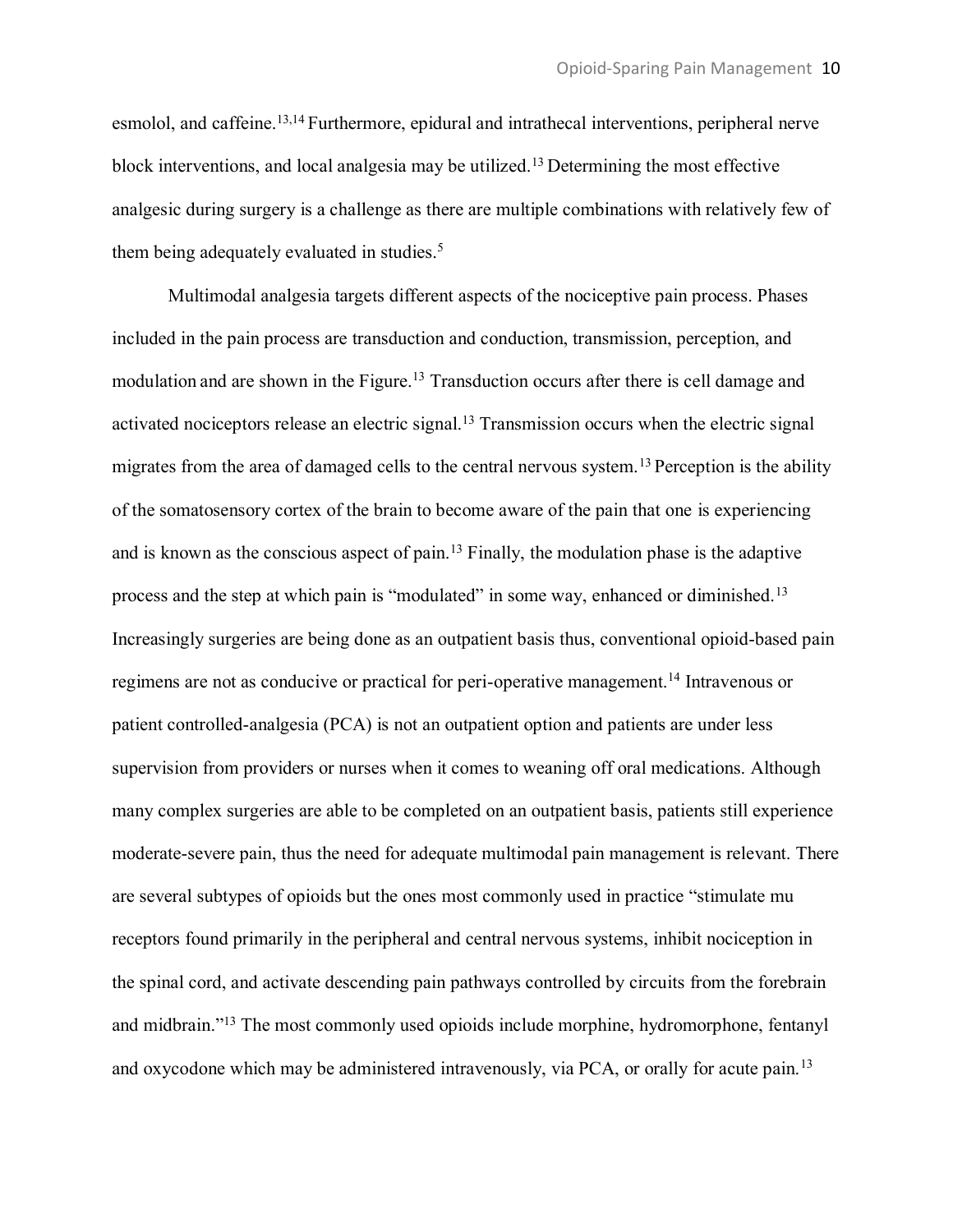Adverse effects include but are not limited to confusion and sedation, hypotension, constipation, nausea, vomiting, and respiratory depression. Furthermore, even with acute use as discussed earlier, opioids have to potential to lead to physical dependence, addiction, intentional or unintentional overdose, and death. $4,11,13$  The potential for undesirable effects from use of opioids is the drive to introduce multimodal analgesia in the pre-, intra-, and postoperative phases. *Non-Steroidal Anti-Inflammatory Drugs (NSAIDs)*

NSAIDs are often used for pain due to inflammation as they inhibit the enzyme cyclooxygenase, which synthesizes prostaglandins that promote inflammation, thus contributing to pain.13 NSAIDs are a common aspect of multimodal analgesia for pain control in ambulatory care.15 NSAIDs have been known to reduce opioid consumption by 25-30% but can also provide improved pain control when combined with opioids.<sup>4</sup> Adverse effects of NSAIDs include: platelet inhibition and bleeding, gastric irritation, renal dysfunction, cardiotoxicity and hepatoxicity thus limiting their overall use in some patient populations.<sup>13</sup> A concern in the ambulatory surgery setting is the potential risk for bleeding at the surgical site or gastrointestinal bleeding due to platelet and prostaglandin synthesis inhibition, as prostaglandins help to provide gastric protection.13,15 For that primary reason, studies looking at selective cyclooxygenase-2 (COX-2) inhibitors in particular have become of interest.

A randomized controlled study by White et al. evaluated postoperative celecoxib use in outpatients undergoing laparoscopic surgery.15 Of note, the study excluded those who used opioids within a 12-hour timeframe prior to surgery, thus excluding patients that were opioid dependent. The study group received 400 mg oral celecoxib for four days following surgery and were compared to a placebo control group.<sup>15</sup> The authors found less fentanyl administration in the celecoxib group immediately after surgery and less required rescue opioid use in the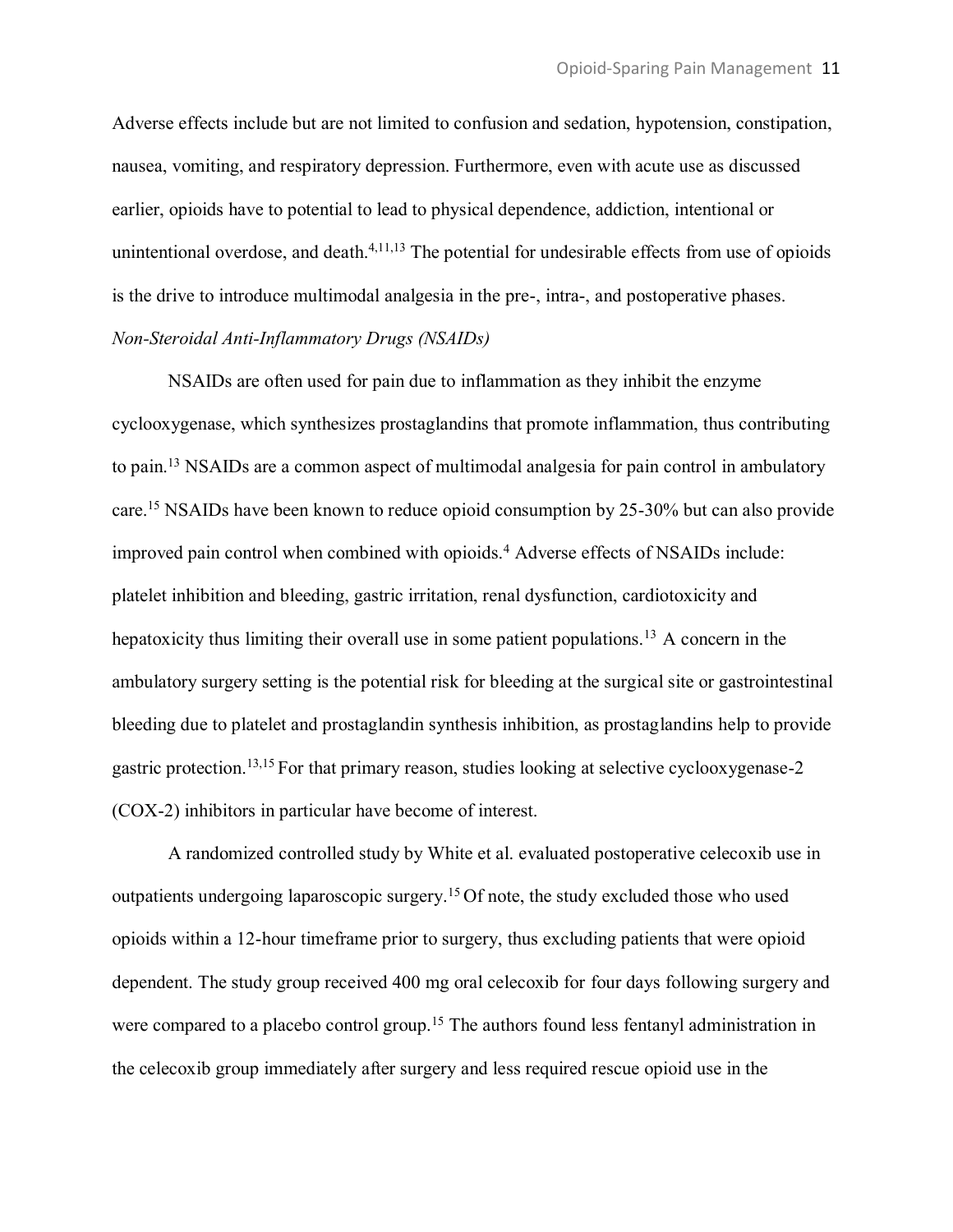celecoxib group at 24, 48 and 72 hours after surgery.15 Furthermore, no wound or cardiovascular complications were reported in either group at the week and month follow-up visits.15 A prospective cohort study by Stepan et al., came to a different conclusion regarding use of celecoxib in the post-operative phase. These authors found no difference in opioid intake among the control patients versus the celecoxib patients when a dose of 200 mg oral celecoxib was taken twice daily the day prior to surgery and 5 days following surgery.16 Opioid consumption by both groups in the 7 days following surgery was statistically insignificant; the authors suggest a possible reason for this being a mild amount of pain generally experienced after elective outpatient hand surgery.16

Yet another randomized controlled study by Shuying et al., suggested preoperative intravenous parecoxib to be effective in reducing additional analgesic consumption in the postoperative state.17 They randomized patients to receive parecoxib before surgery, after surgery, or not at all which was the placebo group.<sup>17</sup> The only statistically significant finding was a reduced need for opioids immediately following surgery in the before surgery group when compared to the placebo group.17 It is important to note that these studies evaluated short term use of NSAIDs as previous studies have found significant cardiovascular concerns with long term use.15 Although these studies have mixed findings, two of the randomized controlled studies suggest that NSAIDs have the potential to provide opioid-sparing pain management in ambulatory surgery.

#### *Acetaminophen*

Acetaminophen's mechanism of action against pain is not as well understood; however, it may "inhibit the cyclooxygenase enzyme, interfere with NMDA receptor activation, and promote descending inhibitory serotonergic pathways that interfere with spinal nociceptive processing."<sup>13</sup>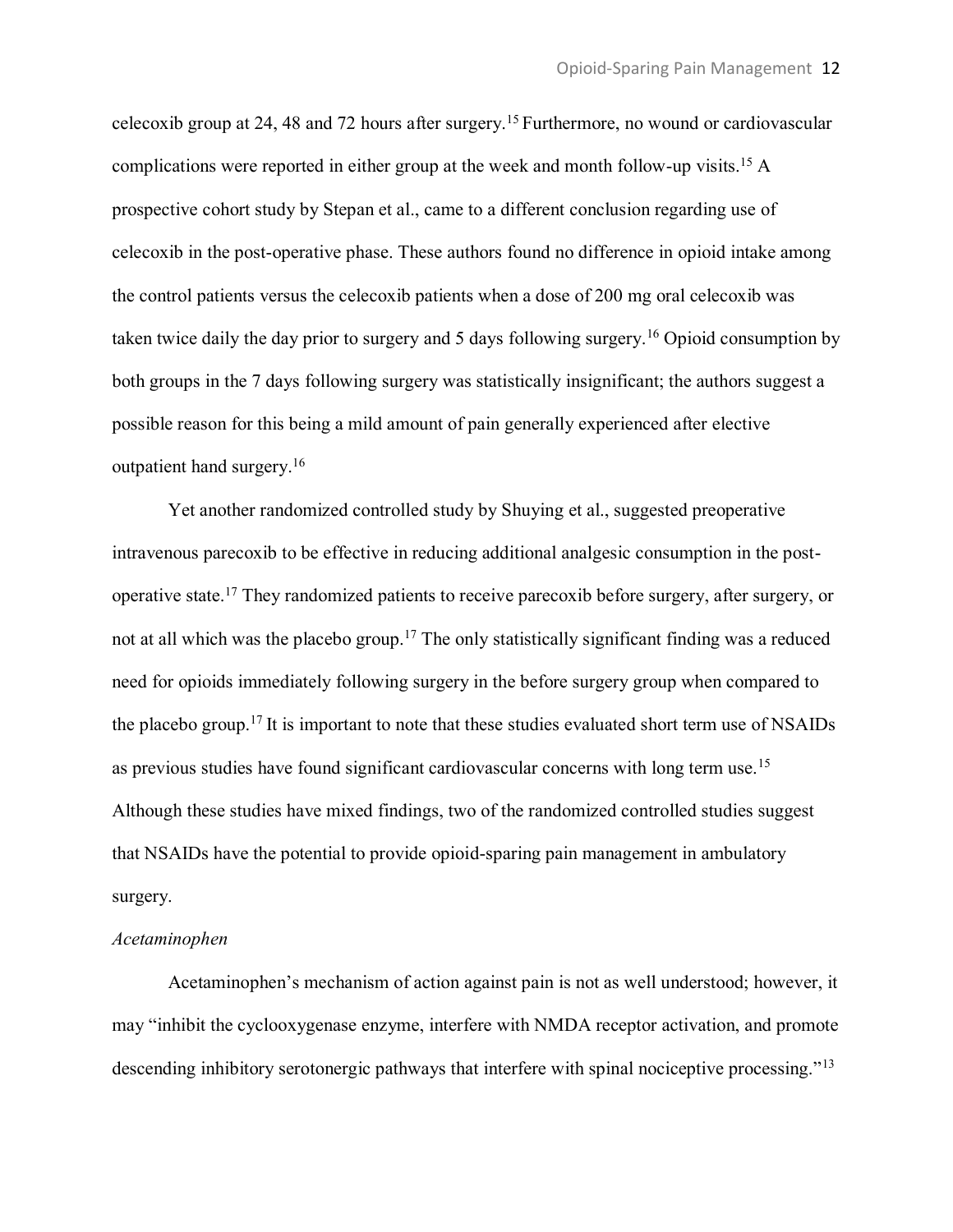Acetaminophen is best for pain control when scheduled and when combined with NSAIDs, given the inability for acetaminophen to affect inflammation.<sup>4</sup> Acetaminophen use is limited in patients that have severe hepatic impairment or disease but is often preferred in patients who may be advised to avoid NSAIDs due to cardiac, renal disease or bleeding risk. Two randomized controlled trials found preoperative intravenous acetaminophen to increase time to first request for rescue analgesia as well as decrease the overall need for opioid (oxycodone or morphine) use, especially in the first 24 hours following outpatient laparoscopic surgical procedures.<sup>14</sup> Other studies have suggested a decrease in opioid consumption of 33% at 24 hours in orthopedic surgeries.<sup>14</sup> Importantly, intraoperative intravenous and preoperative oral compositions of acetaminophen have similar benefits and therefore oral formulation is appropriate for those able to take medications by mouth.4

Acetaminophen is a widely used and accepted analgesic; however, patients often benefit when it is combined with opioids.<sup>18</sup> Tramadol is an atypical, weak opioid agonist that has been studied in combination with acetaminophen due to its action on the combination of mu, serotonin, and norepinephrine receptors.<sup>4</sup> The fact that it has a weak opioid effect makes it more desirable to reduce potential opioid-related side effects, however, data has not shown it to be less addictive than other opioids.<sup>4</sup> A retrospective cohort study by Solmaz et al. suggested that use of a combination of acetaminophen and tramadol versus either medication alone was greater for adequate pain control.<sup>18</sup> The patients who received the combination had less rescue analgesic requirements initially after surgery (hour 0) when compared to the tramadol alone group and the patients who received the combination had less rescue analgesic at hour 1 when compared to the acetaminophen alone group.18 The author explains that the findings of this study are consistent with previous studies evaluating tramadol and acetaminophen combinations.<sup>18</sup>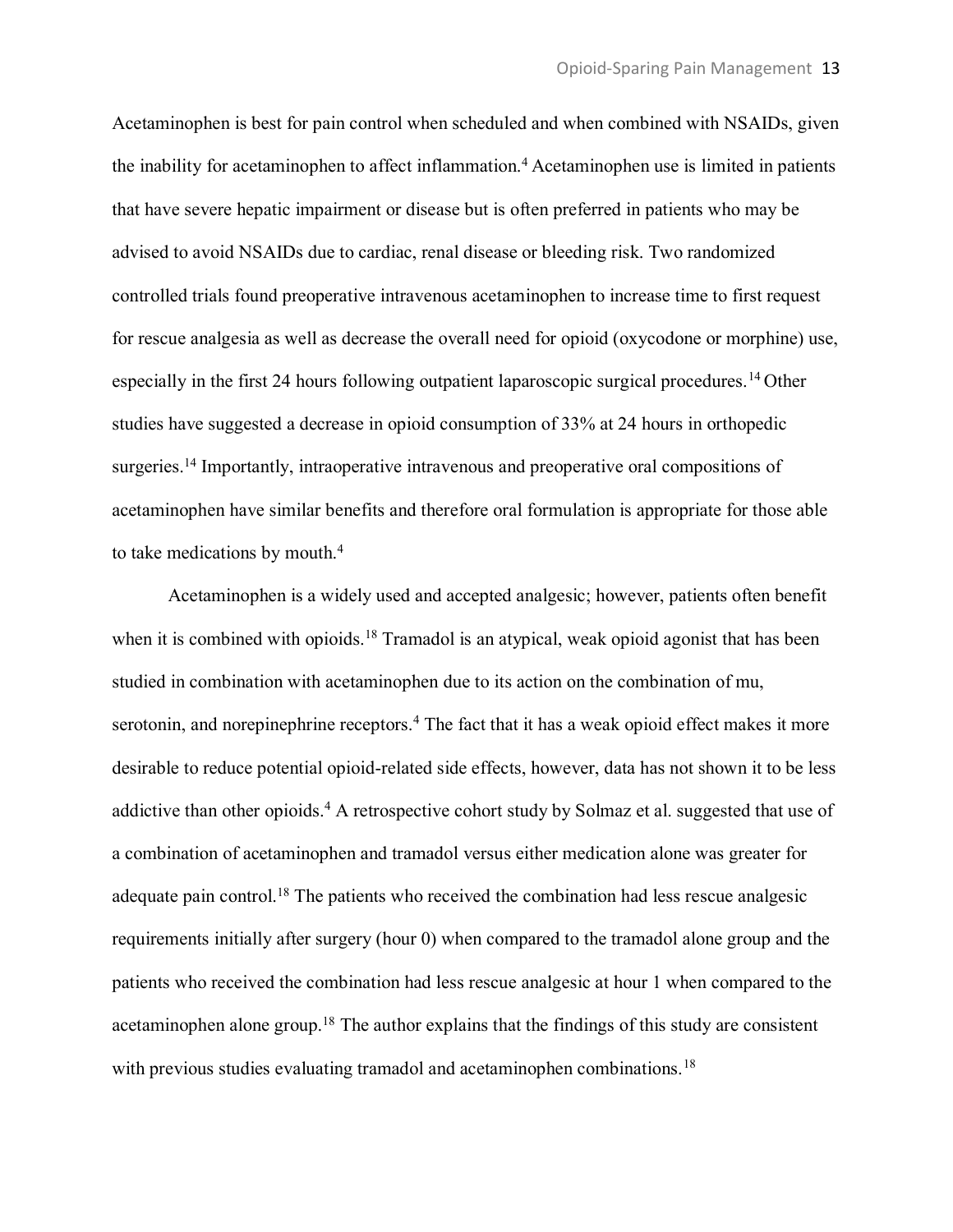#### *Gabapentinoids*

Gabapentinoids, both gabapentin and pregabalin, are antiepileptic drugs that can be used to treat neuropathic pain as they inhibit transmission of painful stimuli as well as reduce potential for central sensitization.<sup>13</sup> A meta-analysis of 17 randomized controlled trials found that patients who received preoperative gabapentin prior to elective surgery had a significant decrease in postoperative opioid intake when compared to those who did not receive gabapentin.13 Of note, "this reduction was most pronounced in patients undergoing breast cancer surgery; cholecystectomy; and orthopedic, spinal, or thyroid surgeries."<sup>13</sup> A randomized controlled study found no significant difference between preoperative gabapentin (300 mg) versus pregabalin (150 mg) in post-operative pain scores or opioid consumption following laparoscopic cholecystectomy surgiers.<sup>19</sup> Yet a comparative clinical study of preoperative gabapentin (900 mg) versus pregabalin (150 mg) use in laparoscopic cholecystectomy patients found pregabalin to contribute to decreased opioid consumption more so when compared to gabapentin.20 Both studies found a statistically significant prolonged time to first needed rescue analgesic dose in the pregabalin groups.19, 20 Dose dependent studies are important as a significant side effect of gabapentinoids is the potential for over sedation, especially when high-doses are provided. Furthermore, research suggests a likely advantage of gabapentinoids in reducing opioid consumption when it is part of a multimodal analgesic regimen.<sup>14</sup>

#### *Other Modalities Currently Under Investigation*

Ketamine and lidocaine are also of interest as they may decrease post-operative opioid use as well as decrease opioid-related side effects, including a faster return of bowel function and decreased post-operative nausea and vomiting. 13,14,21,22 Ketamine is an NMDA receptor antagonist thought to decrease postsurgical pain by inhibiting central sensitization but also has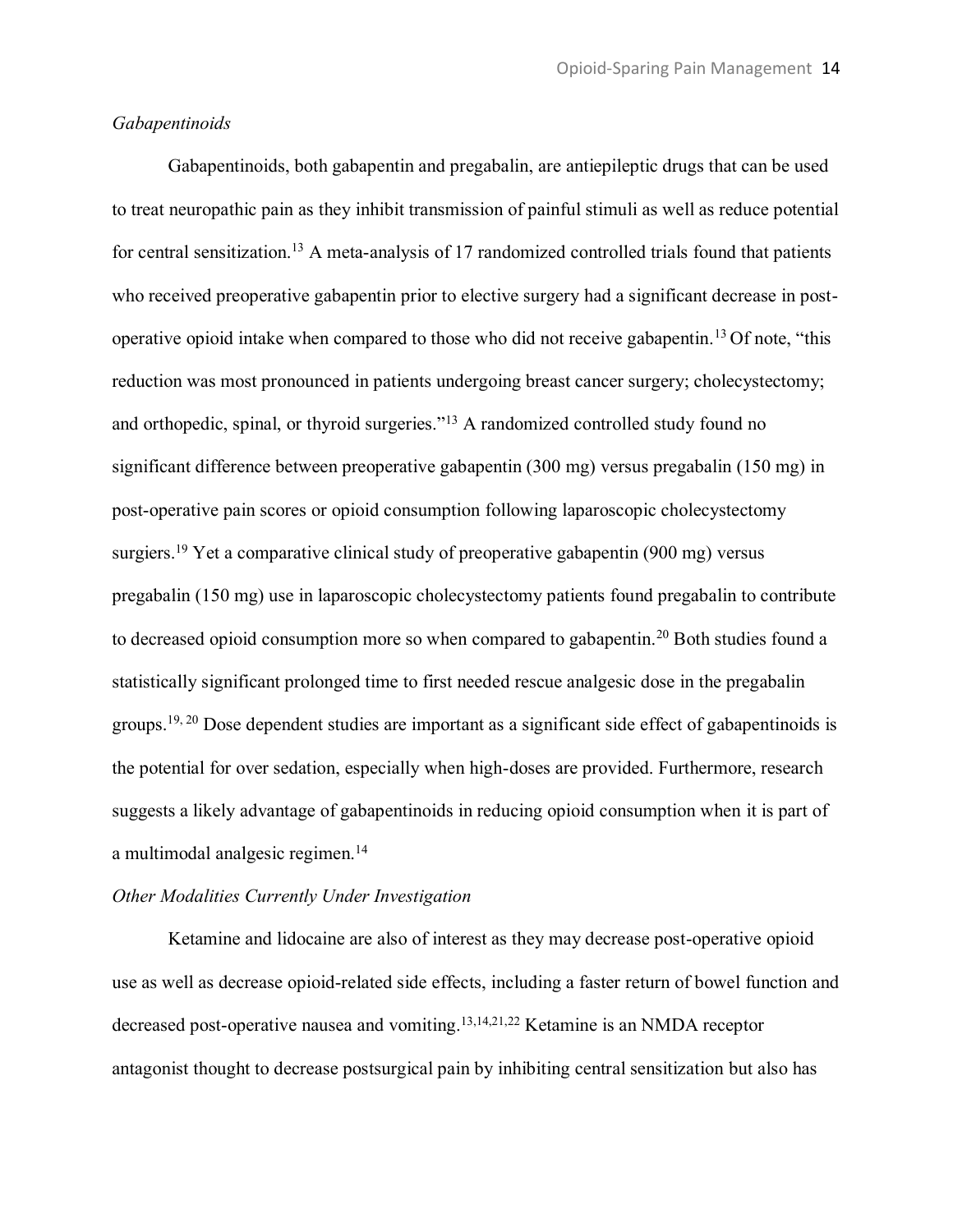the ability to act on inflammatory pain. 4,13,22 One concern with the use of ketamine is the risk for psychomimetic side effects including hallucinations and although rare, this has prompted researchers to evaluate low-dose infusions of the medication.<sup>21</sup> Ketamine may have opioidsparing capabilities when used in orthopedic surgery given the tendency for these patients to experience more significant pain in comparison to laparotomy type procedures.<sup>23</sup> One randomized controlled study found a 45% reduction in morphine up to 24 hours with use of ketamine versus placebo during total knee replacement surgery.<sup>23</sup> A review by Jouguelet-Lacoste et al. pursued to understand the effect of low-dose intravenous ketamine, in a continuous or bolus form, on opioid-sparing capabilities in the post-operative phase.<sup>21</sup> The authors looked at 5 metaanalyses and 39 randomized controlled trials with 2482 patients and concluded a 40% decrease in opioid consumption when low-dose intravenous ketamine was used in a multitude of surgeries.<sup>21</sup> The authors failed to come to a conclusion regarding the degree to which low-dose intravenous ketamine can improve pain scores.<sup>21</sup> The side effects that were observed were inconsequential and reversible with titration or discontinuation of the medication.<sup>21</sup> However, this review looked at studies that evaluated patients undergoing spine, cardiac, bowel, orthopedic, and ear, nose, and throat surgeries rather than outpatient surgeries.<sup>21</sup> Whereas a study evaluating ketamine as part of a multimodal pain regimen during outpatient hemorrhoid surgery failed to show a difference in opioid consumption as well as a difference in pain scores up to 3 months after surgery in opioid naive patients.<sup>24</sup>

Lidocaine is a local anesthetic that is incorporated into both neuraxial and peripheral nerve blocks.22 Injected lidocaine has been associated with arrhythmias making use limited. Randomized controlled trials evaluating intravenous lidocaine have shown mixed results in its opioid-sparing capabilities. One randomized controlled study insinuated that patients receiving a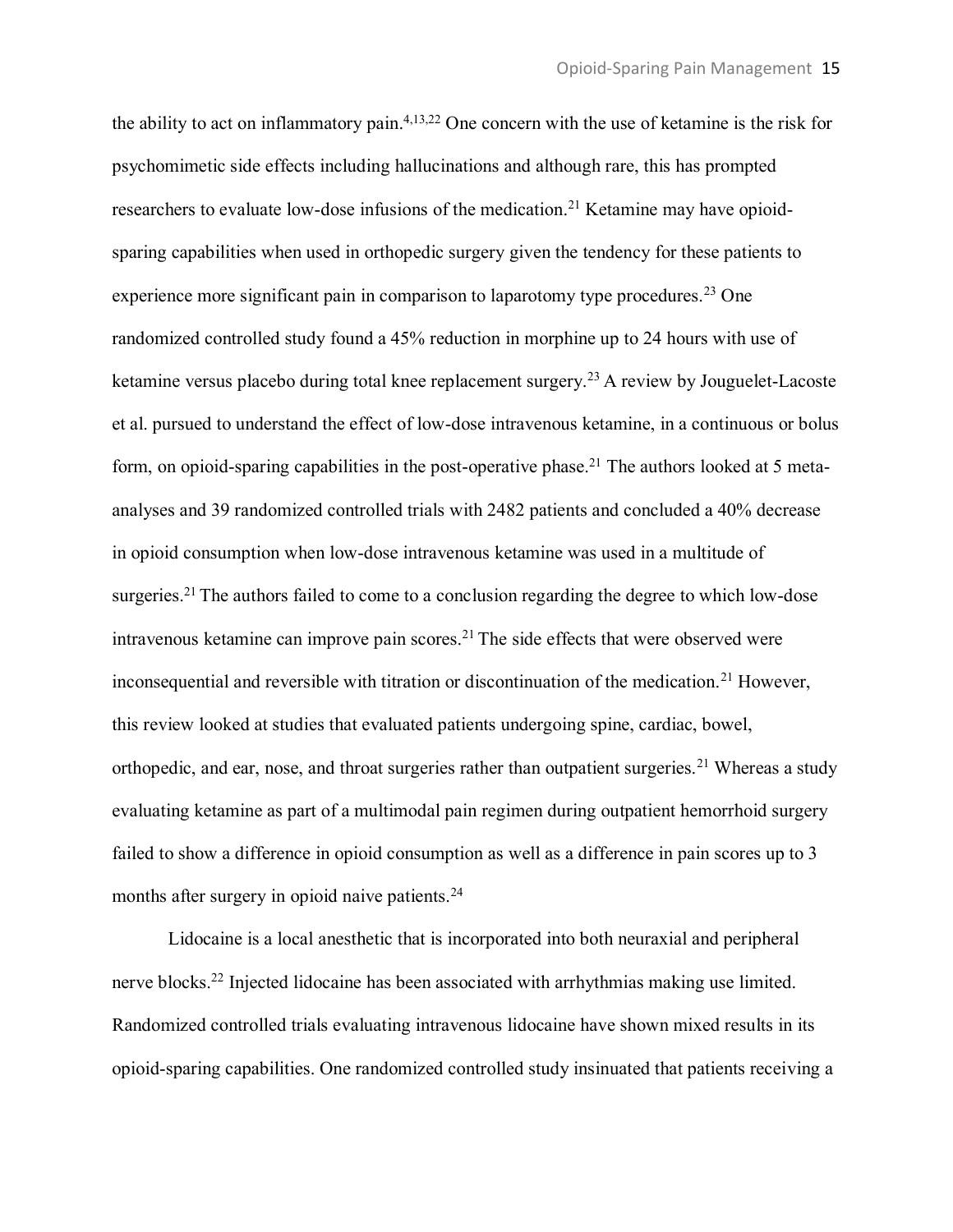combination of intravenous fentanyl and lidocaine versus fentanyl alone among other multimodal agents had a lower requirement of fentanyl after laparoscopic cholecystectomy surgery.<sup>25</sup> Research has suggested abdominal surgery to be the surgical subtype in which intravenous lidocaine has the biggest impact.22 However, another randomized controlled study found no significant difference in pain scores or opioid consumption in patients who received intravenous lidocaine versus a placebo in colorectal surgery.26 Regional anesthesia utilizes local anesthetic medications like lidocaine to block peripheral or central nerves. Due to its ability to block nerves, regional anesthesia can help to decrease or remove the need for opioid regimens.4,22 ERAS protocols focus on use of regional anesthesia in order to reduce perioperative opioid consumption and several observational studies evaluating pre- versus post-ERAS protocols have shown a decrease in post-operative opioid consumption in many surgeries.4 *Multimodal Analgesic (Opioid-Sparing) Regimens*

Although research has shown both promising and mixed results for independent use of opioid-sparing medications, there remains the question of whether or not the combination of these medications in protocols can contribute to adequate pain control and therefore decreased opioid consumption post-operatively. The proposed benefit of the combination of multiple nonopioid medications is that they may have a synergistic or additive effect on pain control and thus possibly have a greater effect on reducing opioid consumption when compared to the use of a single medication alone. Although ERAS protocols differ in which medications and doses they may administer, one end goal of all the protocols is to provide opioid-sparing techniques and regimens.

Two retrospective cohort studies and a randomized controlled study evaluated ERAS protocols in patients undergoing outpatient or short-stay surgeries including mastectomy,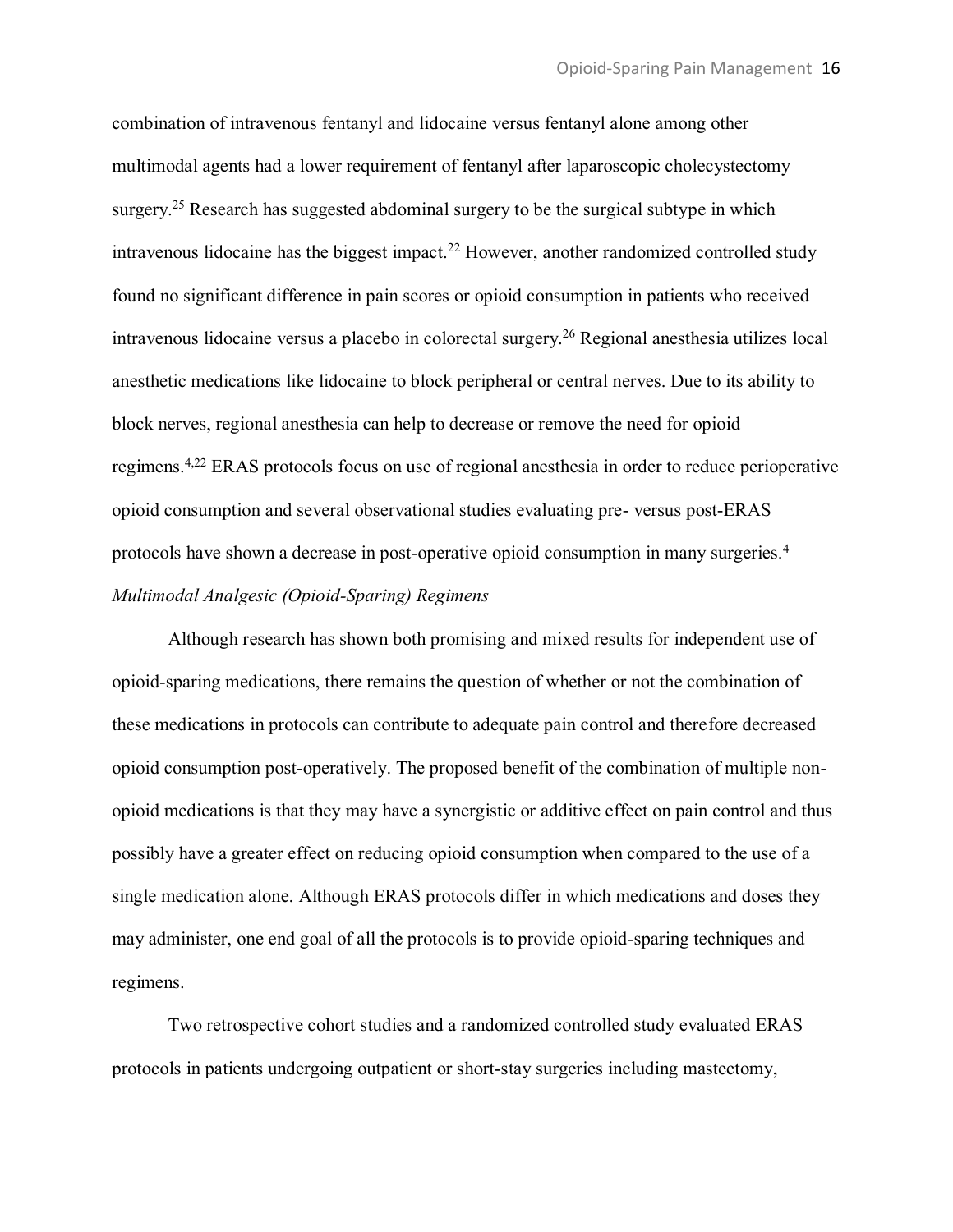robotic-assisted laparoscopic radical prostatectomy, and anorectal surgery.<sup>27,28,29</sup> Although the protocols all had slight differences, they included pre-, intra-, and post-operative interventions. Preoperative regimens consisted of acetaminophen and gabapentin or pregabalin and celecoxib. Intraoperative regimens consisted of regional anesthesia, dexamethasone, and ondansetron with minimal use of opioids or ketorolac or ketamine and dexamethasone. Post-operative regimens consisted of ibuprofen, acetaminophen, and as needed opioids or pregabalin, acetaminophen and as needed opioids.27,28,29 Results are summarized in Table 1. All three studies showed the intervention or ERAS groups to experience a lower total amount of opioid consumption when compared to the standard or placebo groups; with a decrease of 30-59% per the retrospective cohort studies and a relative risk reduction of 76% (post anesthesia care unit) to 92.5% (8 hours post-operatively) per the randomized controlled study<sup>27,28,29</sup> Of note, the randomized controlled trial evaluating outpatient anorectal surgery, showed a trend toward less opioid use at 24 hours which was not significant, however, it was significant at 8 hours.<sup>29</sup> Furthermore, there was no significant difference in pain control or opioid use between groups undergoing the hemorrhoidectomy procedure.<sup>29</sup> The studies reviewed suggest ERAS protocols to contribute to opioid-sparing pain management.

#### **Methods**

In order to conduct the above literature review, PubMed, Ovid, and Google Scholar databases were utilized. The pain terms that were searched included multimodal analgesia, postoperative pain, acute pain, prolonged opioid use, opioid use risk factors, acute opioid use leading to prolonged use, and opioid-sparing or ERAS protocols. The medication terms that were searched included opioids, NSAIDs/celecoxib, acetaminophen, pregabalin, gabapentin, ketamine, and lidocaine. The surgical terms that were searched included ambulatory surgery,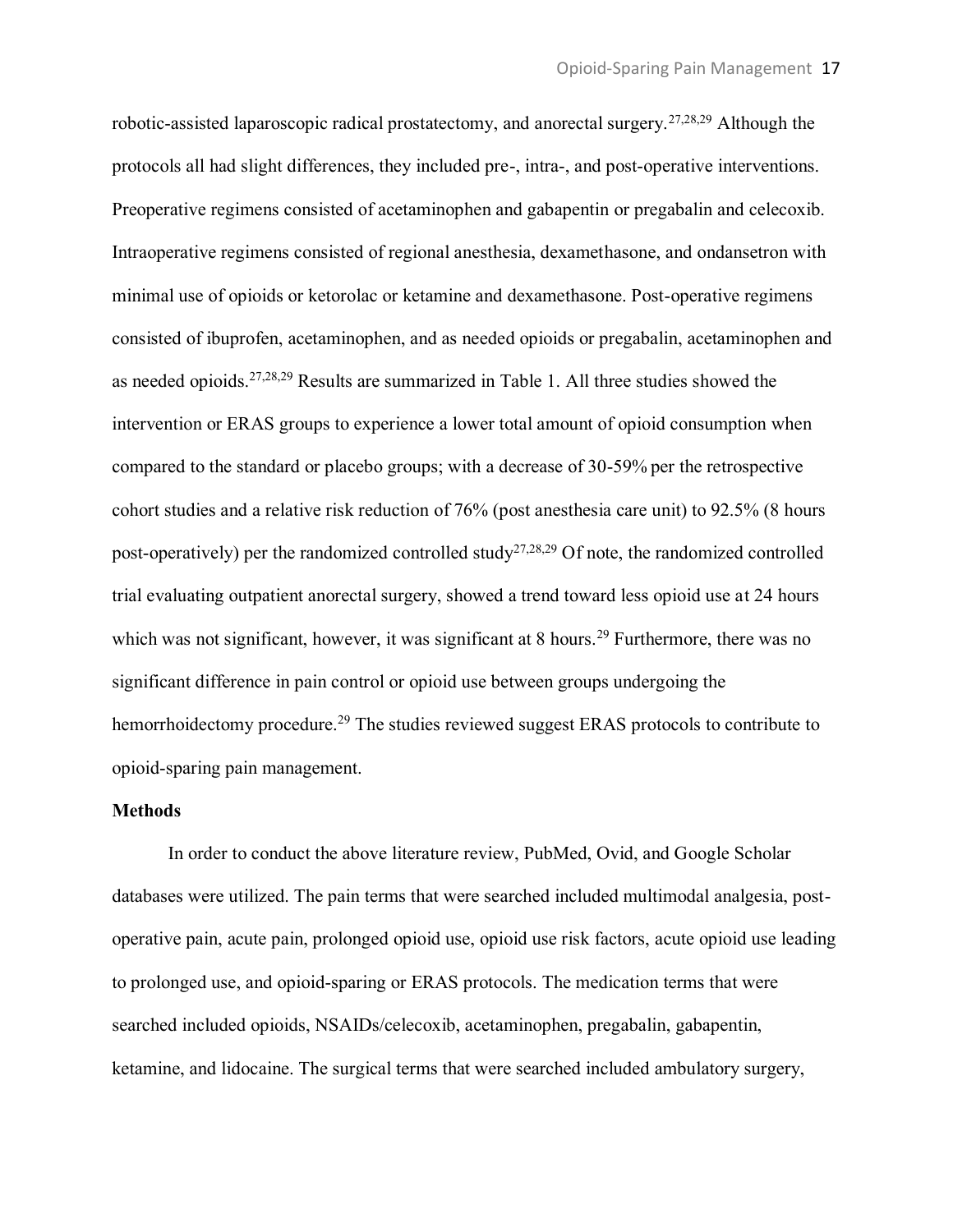outpatient surgery, laparoscopic surgery, and short-stay surgery. Other terms included barriers to ERAS protocols and implementing ERAS protocols. In order to provide some comparison or cite related concepts or findings, studies involving surgeries outside of ambulatory or outpatient type procedures were also included. Studies included in the literature review included human studies and excluded animal studies in order to better apply findings to the general population and in medical or surgical practice. Studies reviewed included randomized controlled trials, metaanalyses and reviews, qualitative analyses, prospective cohorts, as well as retrospective cohorts.

#### **Discussion**

Although unintended prolonged opioid use may not occur in the majority of opioid naive patients undergoing surgical procedures, the life-altering and potentially devastating side effects from long-term opioid use is enough to evaluate reasons and risk factors that contribute. Opioid naive patients are those who do not chronically receive daily opioid analgesics. In studies, this term is loosely defined for exclusion criteria and is based on the amount of time prior to surgery that patients are opioid free, ranging from days to years.<sup>3,30</sup> The studies reviewed suggest approximately 3-13% of opioid naive surgical patients either receive opioid prescriptions long term (typically evaluated up to 180 days) or have the potential to become opioid-dependent with just limited access after surgical procedures.<sup>2,410,11,30</sup> It is important to acknowledge that one study showed prolonged opioid use among opioid naive patients undergoing minimally invasive or open thoracic procedures to be  $6.3$ -8.5% which was higher than the overall rate of  $3.1\%$ .<sup>10</sup> Table 2 summarizes study results. A reason for this may be the complexity of adequately controlling pain in patients that are undergoing more invasive procedures like thoracotomy procedures. Yet a cohort study by Johnson et al., evaluated prolonged opioid use in opioid naive patients who underwent elective or traumatic hand surgery and found an increased rate of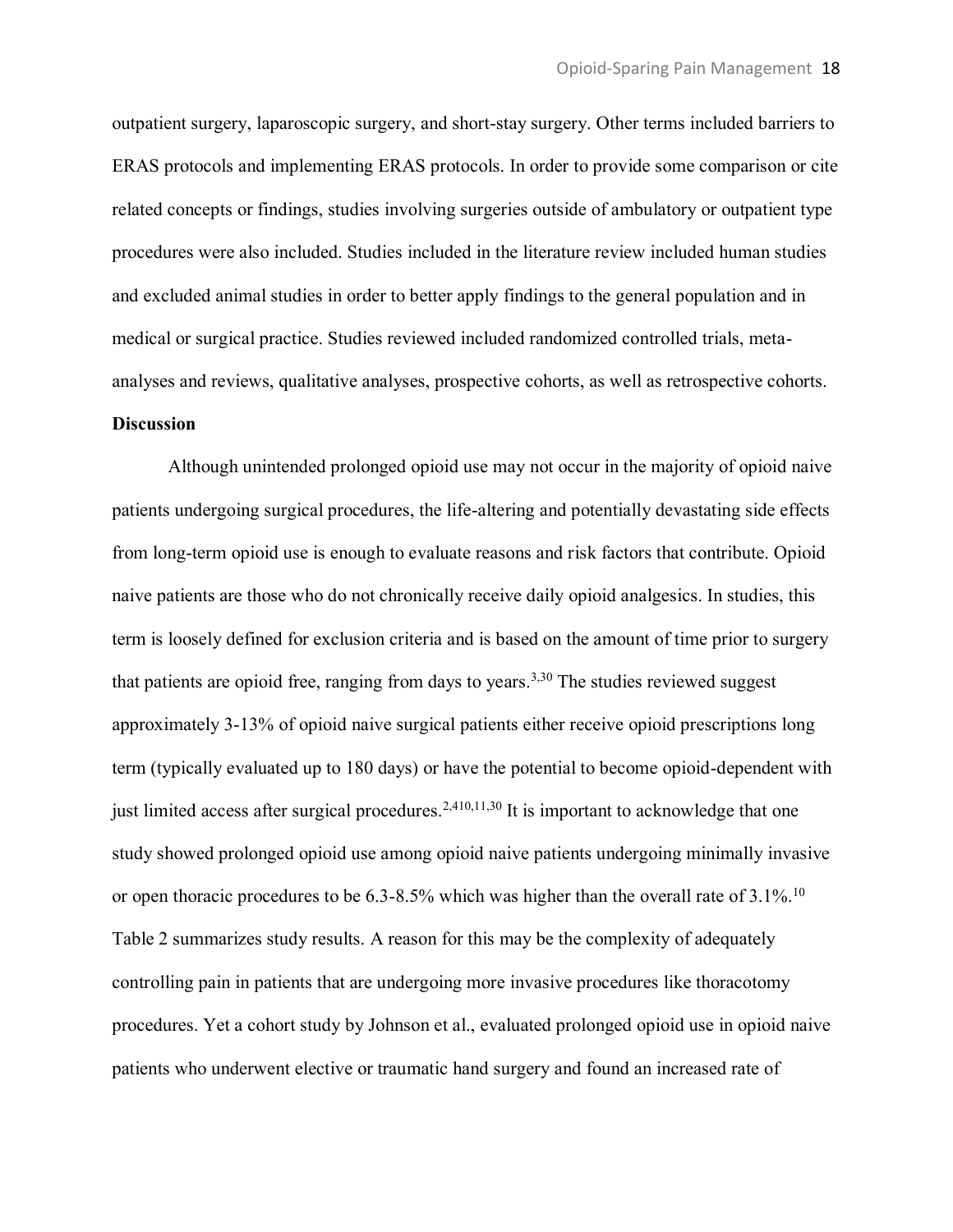prolonged use among the elective group, at 13.5%, versus the trauma group, at 10.5%, at 90 days post-operatively.30 The authors found prolonged risk to be associated with demographic and psychosocial findings; younger age, lower socioeconomic status, mental health disorders, and substance abuse, which is consistent with previous findings in the studies already mentioned.<sup>30</sup> Furthermore, specific chronic disease states have been connected to increased risk for continuing opioid use following surgery. It may be inferred that such chronic diseases are contributing to preoperative pain which may or may not be adequately controlled. The chronic disease states that have been identified as risk factors through studies include common conditions like heart failure, pulmonary disease, diabetes mellitus and PTSD.2,10 Commonly used medications such as benzodiazepines, SSRIs and ACE inhibitors have also been identified as risk factors for prolonged opioid use when consumed prior to surgery.4,10

Opioids are generally prescribed for acute pain even after ambulatory surgical procedures as providers expect patients to experience some degree of pain. Research has linked postdischarge prescriptions for opioid medications as a strong predictor for eventual misuse, even stronger than the opioid dose received.<sup>3</sup> A retrospective cohort study by Waljee et al., noted that over half (58.5%) of the patients undergoing outpatient hand surgery received and filled an opioid prescription following their surgery.31 Surprisingly, it was more common for these patients to fill a prescription for a stronger opioid like hydrocodone than it was for them to fill a weaker opioid like tramadol or codeine.<sup>31</sup> Providers share responsibility when it comes to contributing to risk for prolonged opioid use among naive surgical patients. Surgeons are not always provided with specific guidelines or education for pain management following surgery.<sup>30</sup> Although the majority of providers may write an opioid prescription with the intention of providing safe and effective control of acute post-operative pain, this brief exposure can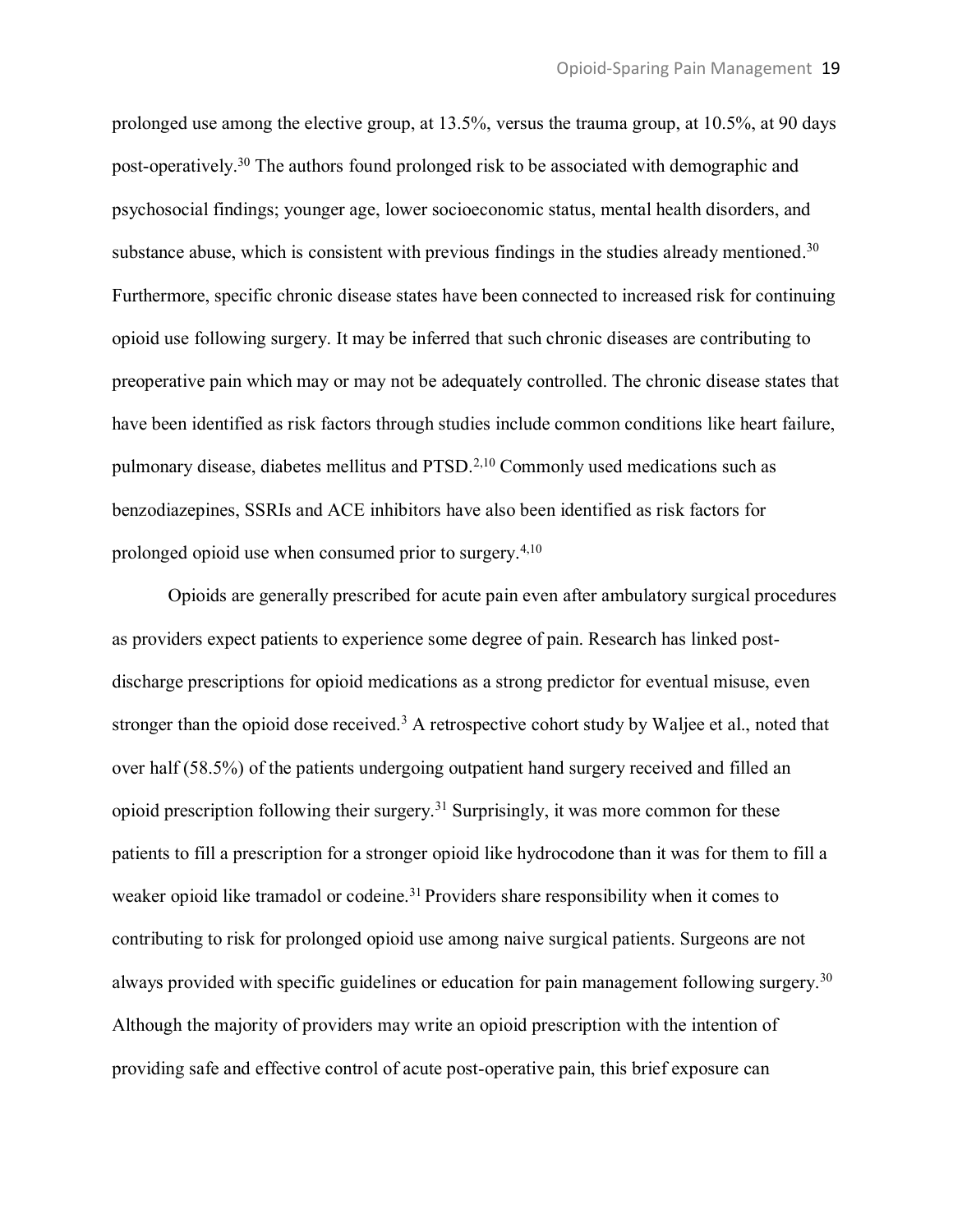contribute to risk for long-term use.<sup>30</sup> A qualitative analysis identified themes amongst opioid misuse in previous opioid naive patients.12 "Pathway 1: Inadequate controlled chronic physical pain leads to misuse; Pathway 2: Some individuals are vulnerable to opioid dependence even after brief exposure; Pathway 3: Prior substance use problems and introduction of prescribed opioids; Pathway 4: Relief from emotional distress reinforces misuse or abuse; Pathway 5: Recreational initiation or non-medically supervised use of opioids."<sup>12</sup> Ongoing research to determine characteristics that contribute to opioid misuse vulnerability following short-term use is warranted.12 Patients undergoing ambulatory surgery could fall into one of these pathway categories and it important for providers to be aware of factors outside of acute surgical pain that could contribute to ongoing and possible misuse of opioids. In order to prevent or limit the risk, providers ought to transition patients, especially those at highest risk, to non-opioid analgesic medication options as soon as appropriate.<sup>30</sup> Furthermore, studies have suggested that some patients undergoing outpatient procedures receive a surplus of opioids.<sup>32,33</sup> One study found patients undergoing various orthopedic outpatient procedures to have an average of 13 unused opioid pills.32 Another study evaluated patients undergoing outpatient procedures including partial mastectomy with or without sentinel lymph node biopsy, laparoscopic cholecystectomy, and laparoscopic or open inguinal hernia repair.<sup>33</sup> This study found only 28% of prescribed pills to be consumed.33 The concern with this is that patients then need to be properly educated on how to dispose of the remaining pills.<sup>5</sup> One study in particular reported proper disposal of remaining opioids among only 41% of patients.<sup>34</sup> Without proper disposal, opioids become available for potential misuse at later times; self-medicating or recreational use. Overall, studies have found prescribing patterns to vary among surgeons and surgeries.<sup>32,34</sup> This suggests the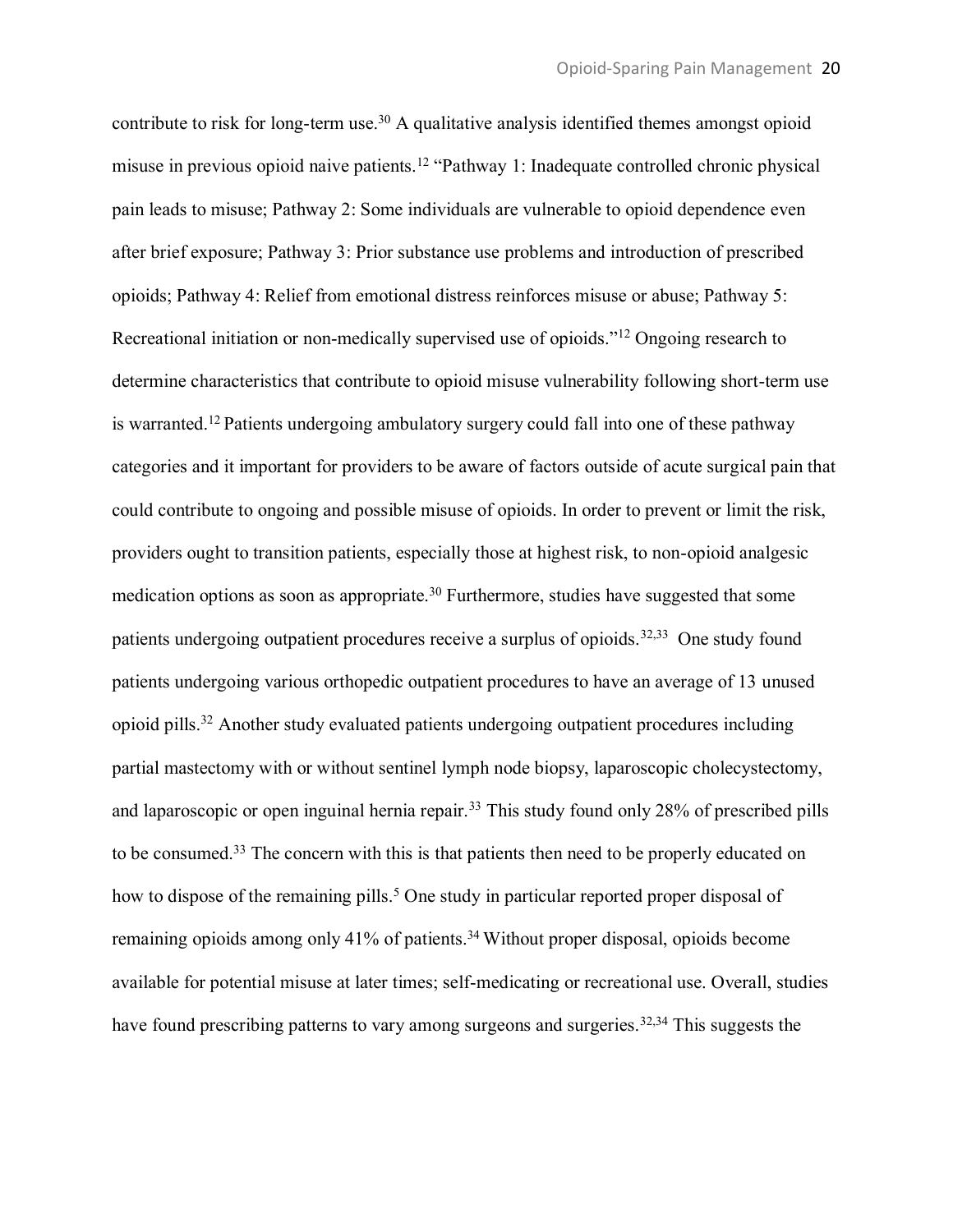need for increased education provided to surgical providers regarding post-operative pain management as well as tailored research to evaluate the need for more standardized protocols.

Use of single, opioid-sparing medications, including NSAIDs, acetaminophen, gabapentinoids, ketamine, and lidocaine have been studied in various surgical procedures. Providing these medications independently has overall shown mixed opioid-sparing results. NSAIDs including selective forms like celecoxib may have the capability to reduce acute postoperative opioid use up to 25-30% but this pattern is inconsistent across all outpatient procedures, especially noted by the study done in outpatient hand surgery.14,16 Although NSAIDs are generally considered a harmless analgesic option among healthy patients undergoing elective surgery, the use in patients with cardiac, renal, or bleeding disorders is less concrete. One randomized controlled trial that evaluated the use of ketorolac as part of a multimodal analgesic regimen in patients undergoing cardiac surgery not only found a decrease in opioid requirements post-operatively but also found an insignificant increase in creatine in the multimodal group versus the morphine group.35 Furthermore, there were no differences in cardiac or cerebrovascular complications between the two groups. The authors also noted an increased risk for thromboembolism in the morphine group and inferred that this may be due to antithrombotic effects provided by the NSAID.<sup>35</sup> Further research regarding safety and efficacy of short-term use of NSAIDs in the post-operative patient is warranted.

Acetaminophen is a widely accepted pain management medication and research suggests a positive benefit for opioid-sparing capabilities when used in ambulatory surgical procedures, however, the research may not be as convincing for other procedures.<sup>36,37</sup> A randomized controlled study found pain scores but not opioid consumption to be lower with use of acetaminophen after induction in patients undergoing thoracotomy procedures.<sup>36</sup> Additionally,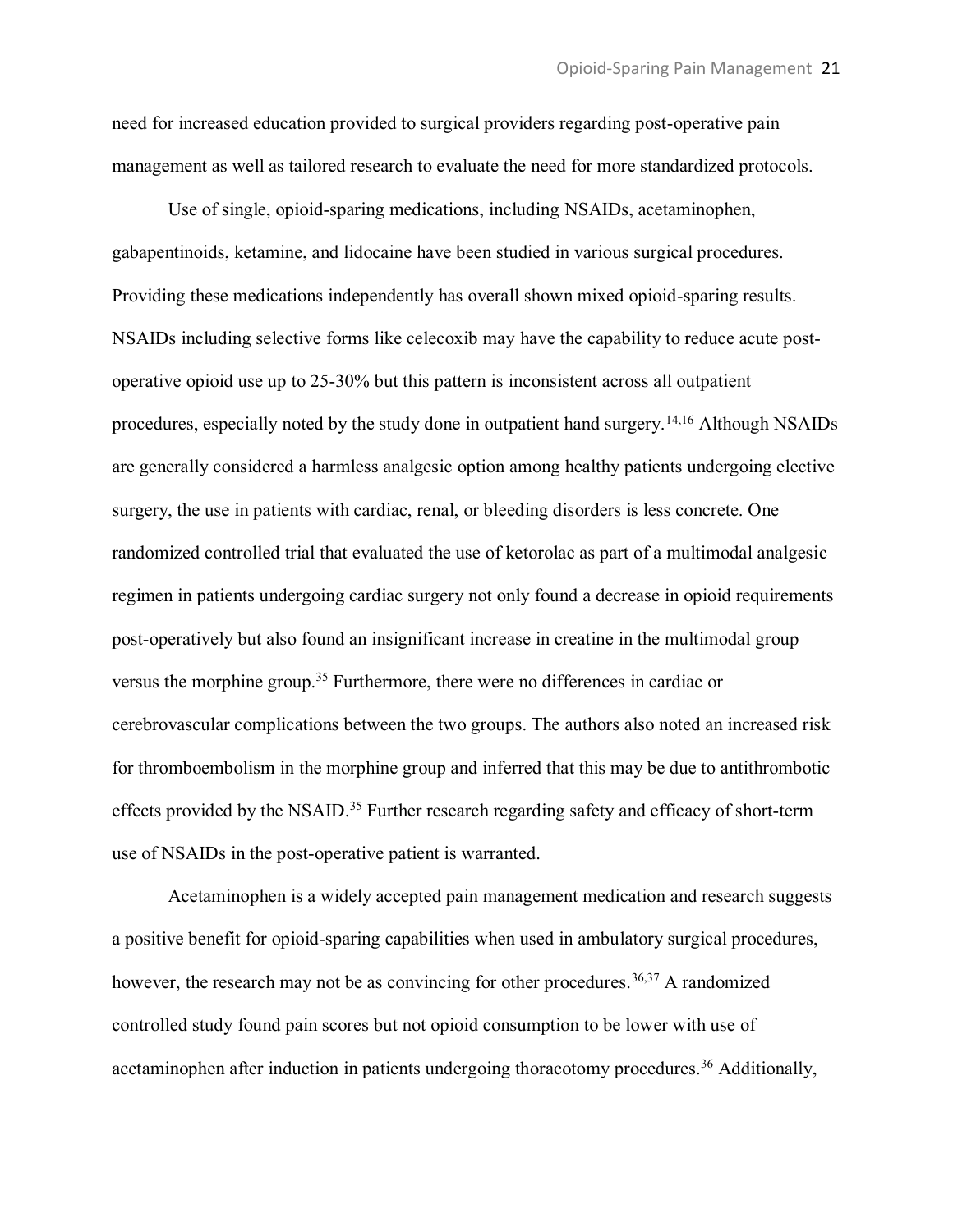another randomized controlled trial had similar findings in which intravenous acetaminophen reduced pain following sternotomy surgery but did not affect opioid consumption when compared to the placebo group.37 Similar research has been noted with the use of gabapentin among patients undergoing thoracotomy procedures. A randomized controlled study found that patients undergoing thoracotomy procedure experienced neither a decrease in pain or opioid consumption in the 48 hours following surgery when a preoperative dose of gabapentin was given.38 This research on use of opioid-sparing medications in non-ambulatory surgeries is less convincing. Furthermore, since thoracotomy procedures have been identified as having an increased risk for prolonged opioid use, it may be an area where more extensive research on effectiveness of multimodal regimens is needed.<sup>10</sup>

Studies on intravenous ketamine and lidocaine have shown some promising results as far as their ability to reduce opioid consumption in the post-operative phase, however, many times they are utilized alongside other pain medications in a multimodal approach. Regional anesthesia, another common aspect of the ERAS protocol, can reduce opioid consumption in a variety of surgical settings due to its abilities to block both peripheral and central nerves.4 A potential limiting factor for use of regional anesthesia in ambulatory care is that patients may not always be able to go home with a regional catheter in place thus making the benefit time limited based on the type of local anesthetic used. Regional anesthesia can also decrease a patient's ability to mobilize or adequately ambulate so may not be appropriate for long periods of time or specific surgeries. Nevertheless, ongoing use of and research regarding peripheral and central nerve blocks is warranted given the opioid sparing effects already seen.<sup>4</sup>

Generally, combining medications in a protocolized manner to provide opioid-sparing operative treatment has shown consistent promising results among outpatient or short stay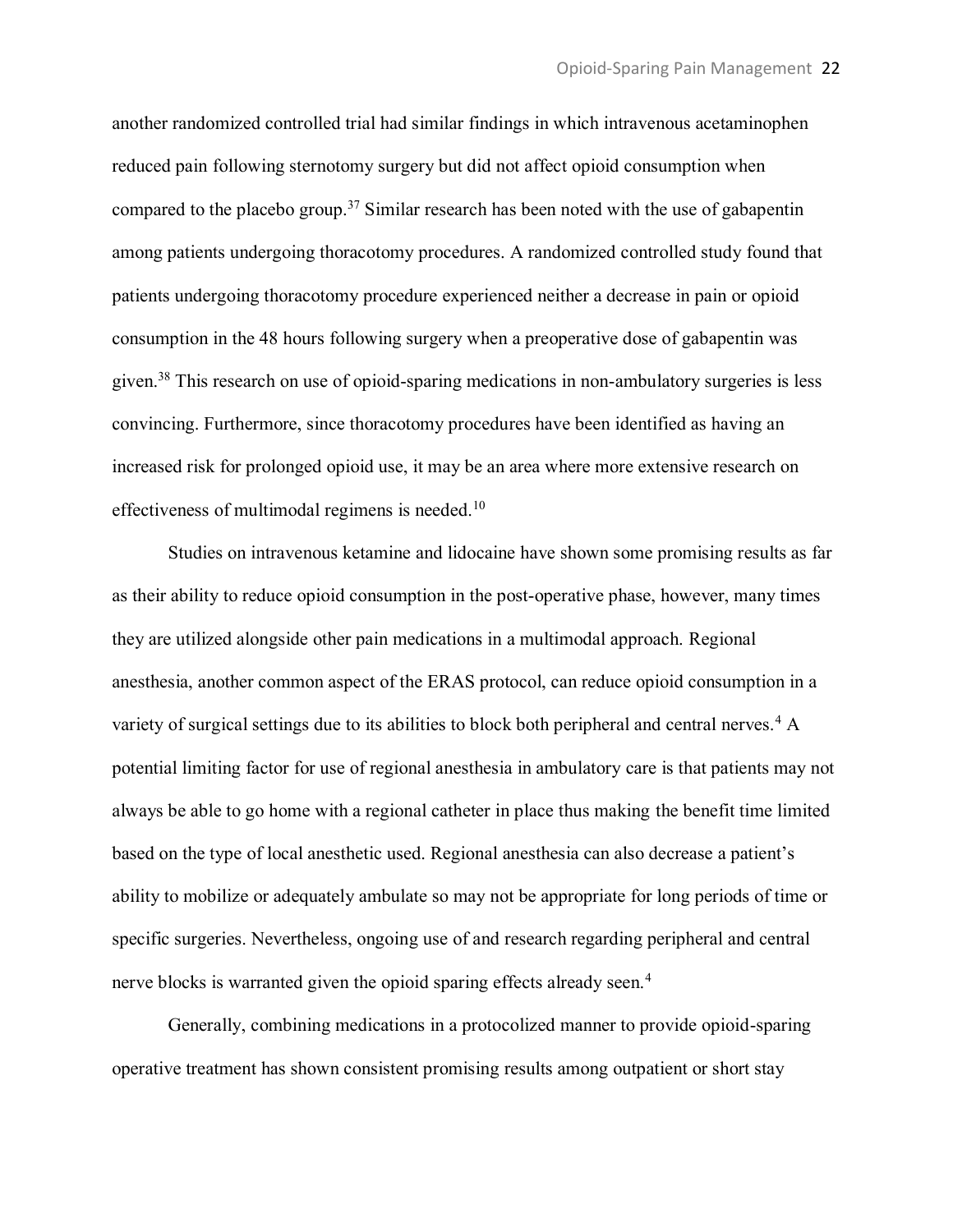procedures. Short-term opioid-sparing capabilities ranging from 30-59% have been reported in two retrospective cohort studies<sup>27,28</sup> and risk reduction of 76-92.5% has been reported in a randomized controlled study.29 Although the lower end of the range is similar to some of the opioid-sparing capabilities of some single opioid-sparing medications, combining medications allows for potential additive or synergistic effects. Finding the most effective multimodal pain regimen should in theory provide effects that as a sum are greater than with use of one medication alone. Providing multiple medications may also allow for a lower administration dose, thus potentially lowering occurrence of side effects. Many of the articles reviewed utilized protocols (standardized medication doses) and randomized patients to a treatment or control group and blinded patients and providers as able, all of which are strengths. Furthermore, groups were often undergoing the same or similar surgical procedure, another strength of evaluating specific protocols. However, some studies that evaluated ERAS protocols in the surgical patient population included a smaller number of patients. It is important to recruit patients that meet the necessary criteria, are undergoing the same or similar procedure, and have the ability to potentially receive ERAS protocolized care which may be a limiting factor for recruiting larger numbers. Although many studies evaluating single or multimodal analgesic regimens only included patients if they were opioid naive prior to surgery, some studies did not state whether or not opioid-dependent patients were excluded. It is also important to consider surgical differences that may occur due to surgeon technique and patient history. Furthermore, although the ERAS protocol studies reviewed showed promising opioid-sparing results, each protocol consisted of different pre-, intra-, and postoperative medication administration and therefore, it is unknown which specific protocols are most effective. Findings are summarized in Table 1.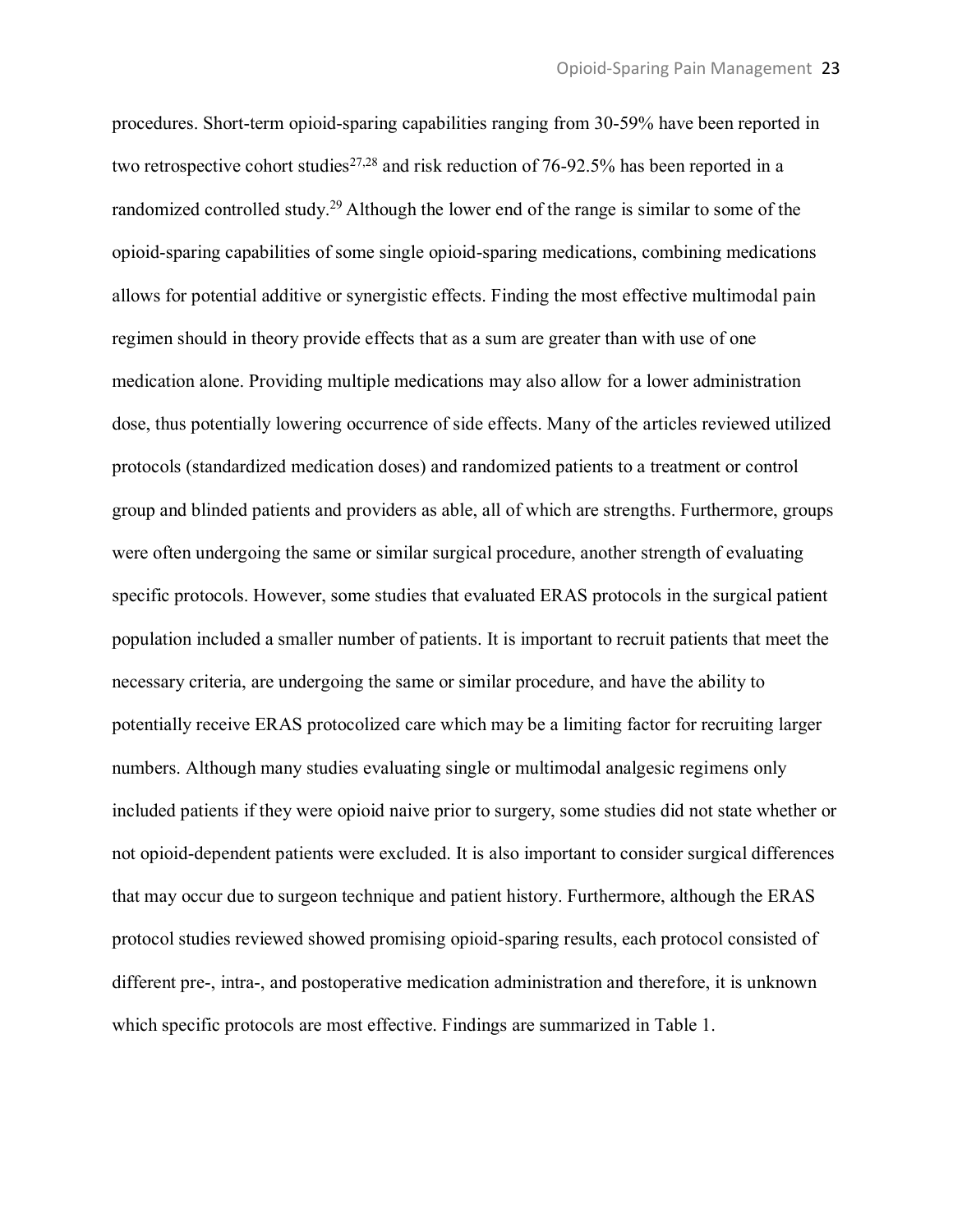Research suggests that the use of multimodal analgesic regimens can provide opioidsparing pain management in the acute post-operative phase and therefore further implementation and research of such protocols is warranted. The use of such protocols in an ambulatory surgical setting is of importance given the potential for quick discharge to home with the patient or caregiver becoming primarily responsible for pain management.<sup>21</sup> Providing multimodal analgesic regimens via ERAS protocols has not only been shown to decrease post-operative opioid use but also contributes to improved pain control evaluated by patient reported postoperative pain scores.27,29 Thus, if pain is more adequately controlled post-operatively and can be managed with non-opioid medications, the hope is that patients may avoid need for an opioid prescription at discharge, thus limiting the risk for prolonged unintended use. Research evaluating the effect of ERAS protocols on opioid use beyond the acute post-surgical phase is also warranted. Loftus et al. evaluated opioid use among opioid-dependent patients following back surgery procedures that received ketamine.<sup>39</sup> The authors not only looked at short term (24-48 hour) opioid use following back surgery but also followed the patients at 6 weeks out from surgery.<sup>39</sup> They found a 71% reduction in opioid use among the group that received ketamine, suggesting the potential for ketamine to provide continued pain control.<sup>39</sup> It would be of significant benefit to conduct similar studies among opioid naive patients.

Despite the fact that ERAS protocols have proven to reduce opioid consumption in the acute post-operative phase, barriers for initiation and maintenance of these protocols exist. Two qualitative studies asked surgeons, anesthesiologists, and nurses about both motivations and/or challenges or barriers faced when implementing ERAS protocols.<sup>40,41</sup> One study concluded that although the staff approved of ERAS, barriers existed and were most pronounced as need for better communication and collaboration, improved patient education, and further supportive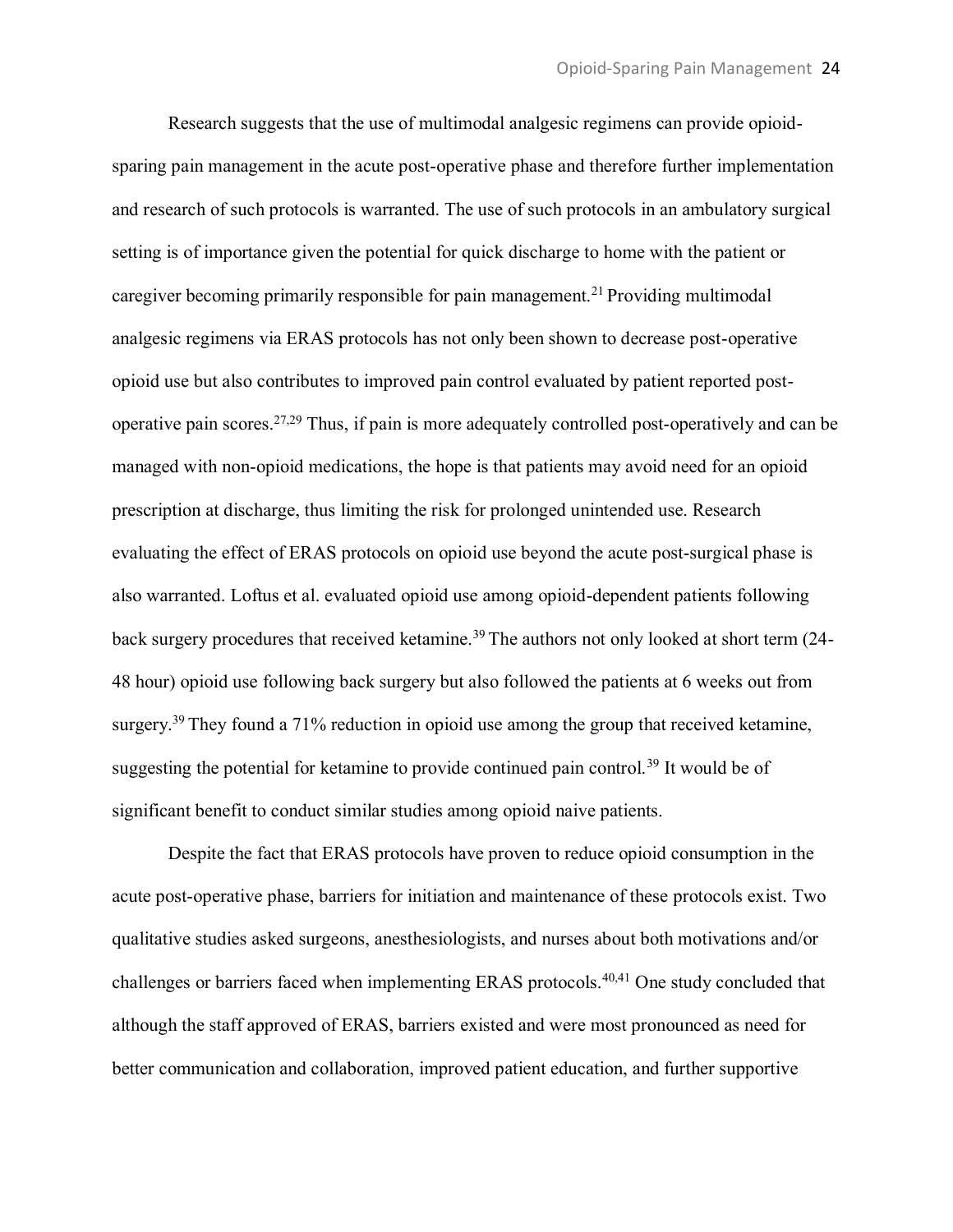evidence.40 Another study concluded that staff initiated ERAS to reduce complications, improve patient satisfaction, and shorten length of stay yet barriers to implementation existed.<sup>41</sup> Such barriers included lack of adequate timing and logistics and disagreement and hesitancy among coworkers along with some patient-related barrier.<sup>41</sup> These qualitative studies not only suggest the need for more evidence guided recommendations for ERAS protocols but also, the need for more collaboration among surgeons, anesthesiologists, and nurses as well as hospital administrators when it comes to developing and implementing such protocol.

#### **Conclusion**

The topic of multimodal, opioid-sparing analgesia is of significant importance given the opioid crisis in the United States and the potential for life-altering effects with long-term use. Effort must be placed on preventing unintended prolonged use, especially among opioid naive patients experiencing acute post-surgical pain. One avenue for access to such prescription opioids is through ambulatory surgical procedures. Postoperative opioid prescriptions are not uncommon, even in elective outpatient surgery as over half of patients may be discharged with an opioid prescription.31 Since there are known risk factors that place patients at higher risk for developing misuse patterns, it would be of benefit to evaluate for such risk factors at the preoperative evaluation visit. It would be ideal for primary care providers or surgical team members that are completing preoperative evaluations to be aware of preoperative risk factors including psychological disorders and substance abuse history; but also, less obvious historical information like chronic diseases, medications, and socioeconomic or demographic factors that places the patient at risk. Uncontrolled pain may not always be obvious from a physical examination standpoint. Although emotional pain may be more difficult to pick up at office visits it is still an essential component and should be addressed in the interview and patients should be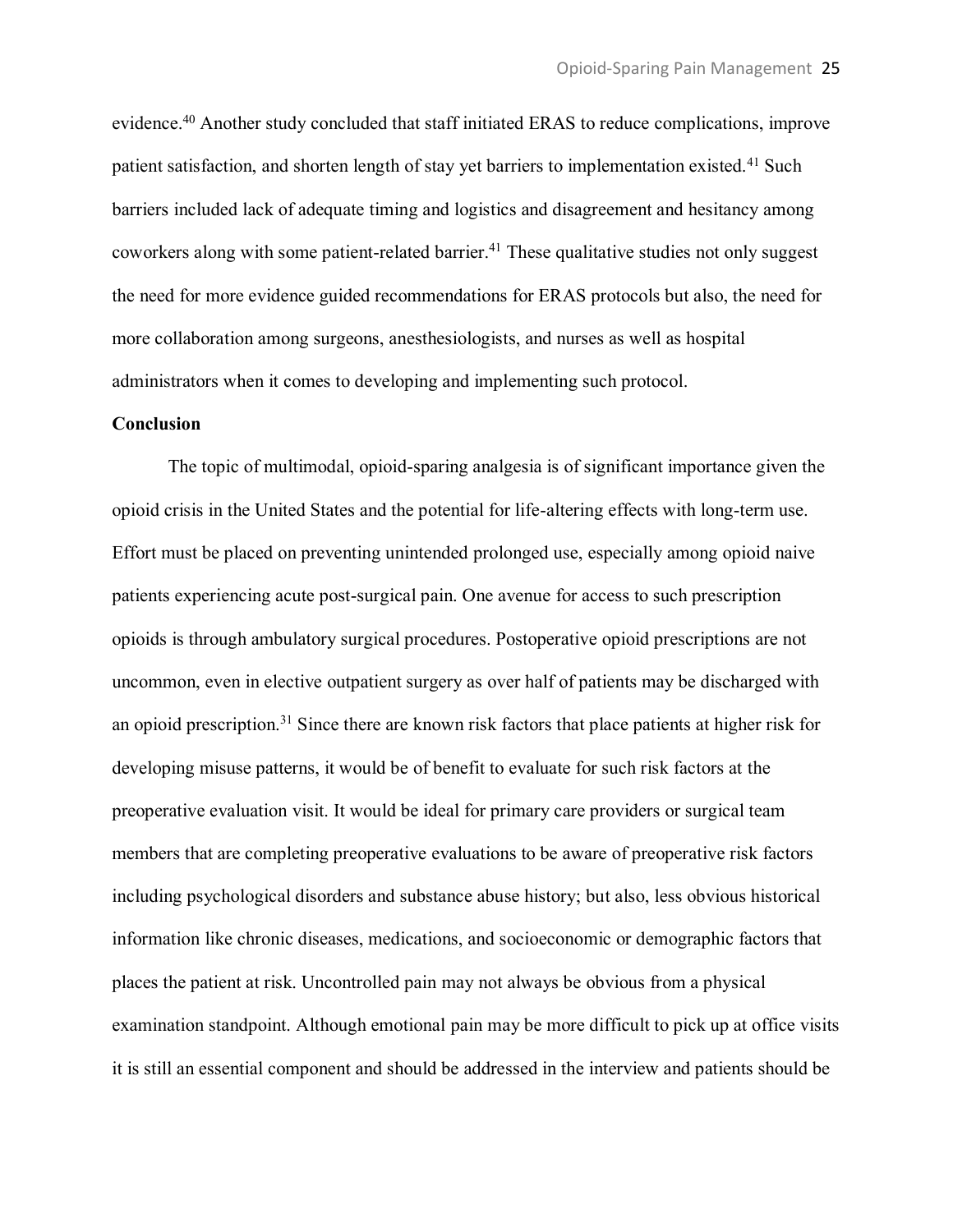properly referred to specialists if indicated. Providers must go the extra mile to understand the potential pathways that can lead to opioid misuse and pay special attention to patients who are undergoing ambulatory surgery as they may have brief exposure to opioids, which places them at risk for possible misuse.12

Overall, review of the literature suggests that multimodal analgesic regimens have the capability to reduce acute post-operative opioid use in ambulatory surgical settings among opioid naive patients. Since multimodal analgesic regimens have shown promising acute effects in decreasing opioid consumption after surgery, these protocols should be utilized in the appropriate patient populations and especially encouraged in those that may be identified preoperatively as high risk for opioid misuse following surgery. Multimodal analgesic regimens combine various medications in order to target different aspects of the pain pathway and by doing so, are able to better control post-surgical pain and decrease the need for rescue opioid use. Although research suggests some single non-opioid pain medications provide opioid-sparing capabilities close to or equal of that of multimodal pain methods, it will be of more significance to continue research on ERAS protocols given the potential for additive and synergistic effects.

Further research should be focused on studies that include a large number of patients undergoing similar surgical procedures with similar surgical techniques as well as standardized ERAS protocols. One limitation of the current literature is that a variety of different ERAS protocols are being studied within a variety of surgical settings making it difficult to conclude which combination of medications is most effective. Therefore, it may take many more years of randomized controlled trials to truly understand the most effective combination of pain medications when it comes to controlling acute surgical pain and decreasing post-operative opioid use. Furthermore, surgical procedures outside of ambulatory care may require more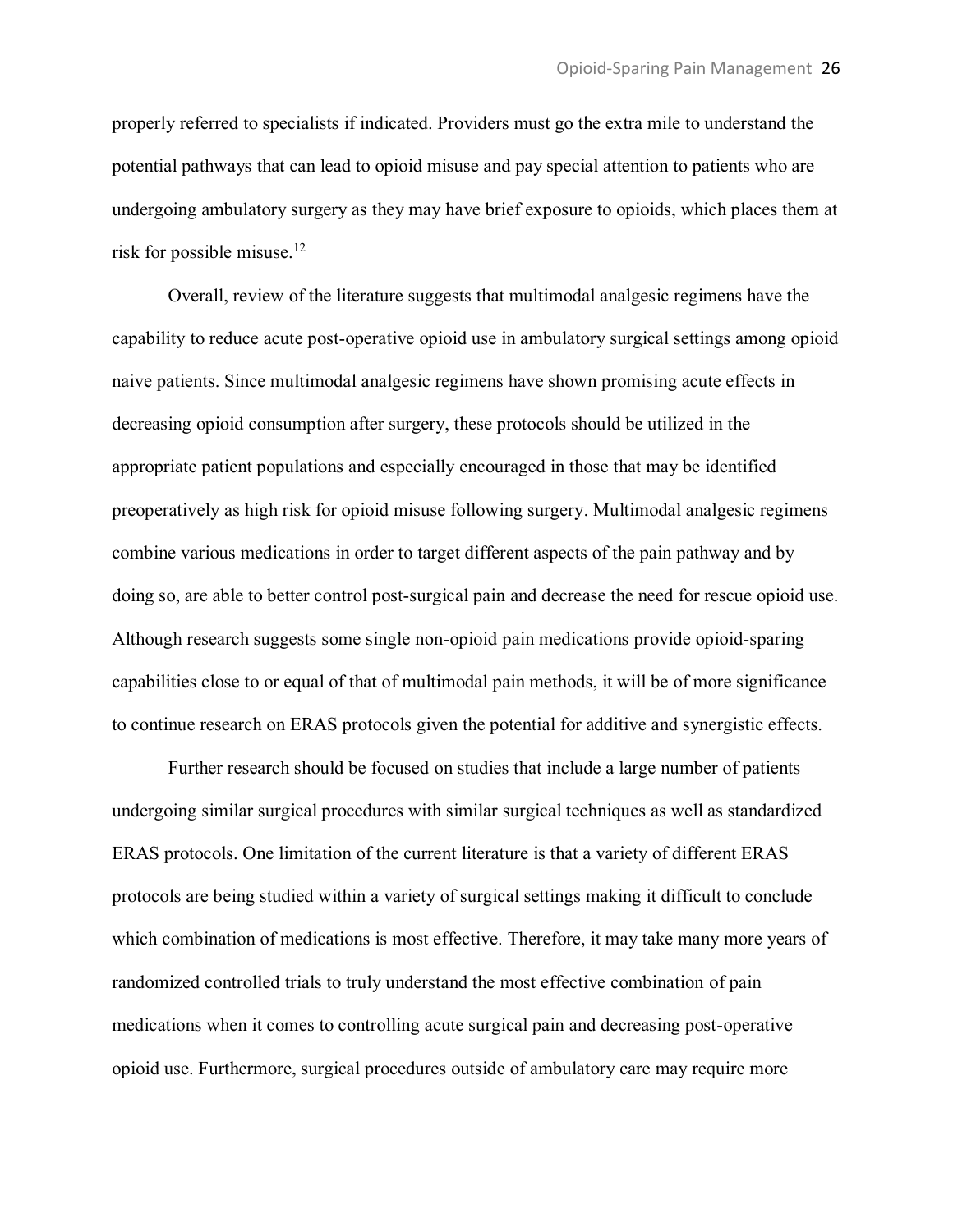extensive research given the potential for more associated pain. In their review, Kumar et al. explains that different surgeries produce varying degrees of somatic or visceral pain, "thus, the best adjuvant for each type of surgery also requires additional investigation."<sup>21</sup> In the future, randomized controlled trials comparing different multimodal regimens amongst one another and a control group will be essential. Furthermore, research should move toward evaluating the effect of multimodal analgesic techniques on long term opioid use among opioid naive patients following surgery. The majority of the current studies evaluate opioid use among opioid naive patients within the first few hours and possibly days of surgery but rarely evaluate if patients are experiencing adequate pain control and whether or not they are utilizing opioid medications in the weeks, months, or years that follow surgery. Given some of the promising research evaluating use in chronic pain patients, there would be benefit in pursing such studies among acute pain patients.

Overall, although multimodal analgesia is mainly a role of the anesthesiologist, operating surgeon, and post-anesthesia care unit staff, the primary care provider plays a significant role in providing preoperative assessment and testing to help indicate at risk surgical patients. A risk assessment for unintended prolonged opioid use should be a part of the preoperative risk assessment and communication between primary care providers, anesthesiologists, surgeons, and post-anesthesia care unit staff will be essential for providing the most appropriate pre, intra-, and post-operative pain management. With ambulatory surgeries especially, weaning off pain medications including opioids tends to become the responsibility of the patient and their caregivers.21 Surgical providers must provide adequate education and direction for this process along with proper disposal processes.<sup>5</sup> Primary care providers continue to play an important role in the post-surgical phase by evaluating ongoing need for medication prescriptions, including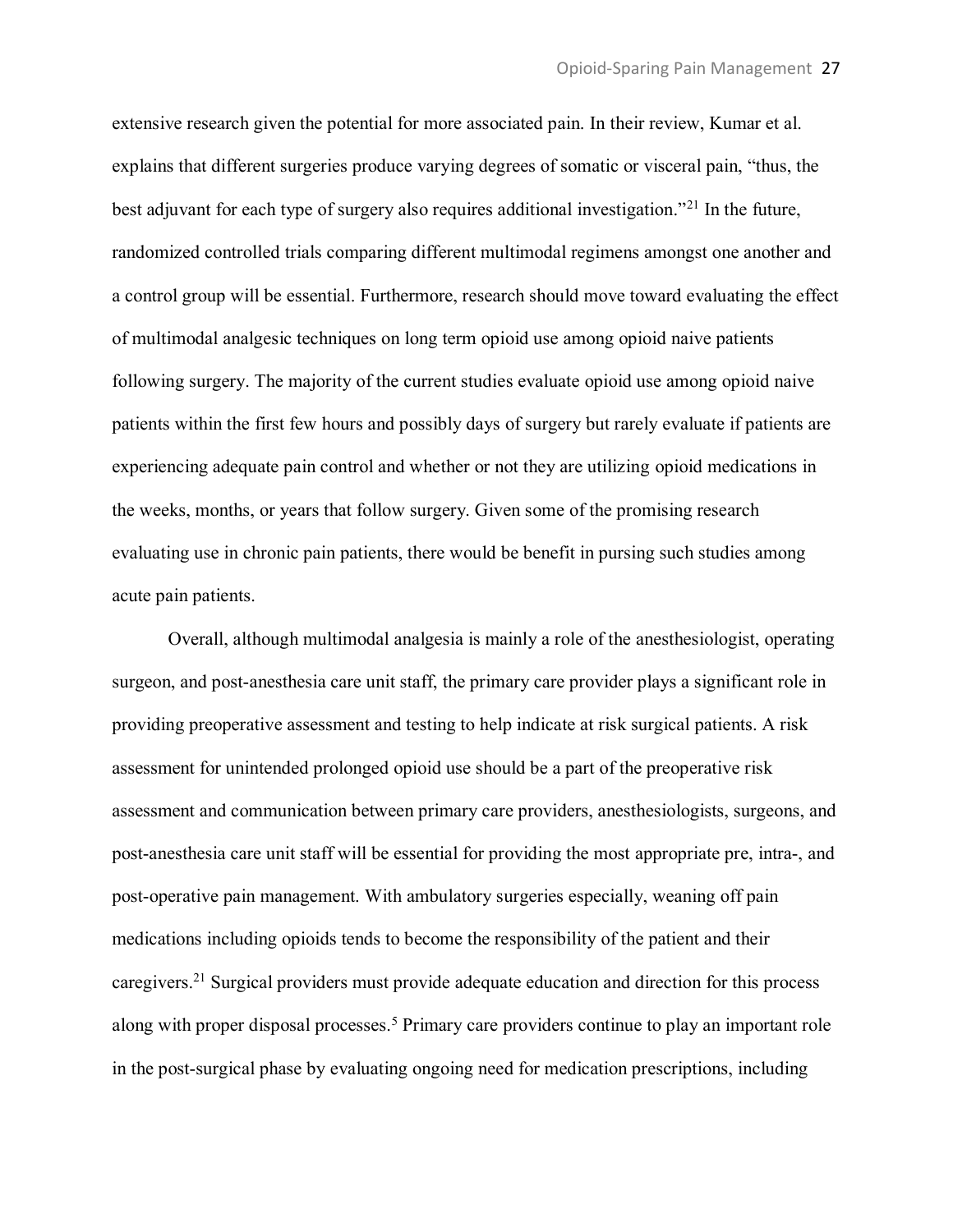opioids. Patients may have difficulty bringing up pain control and opioid use to their provider given the stigma surrounding addiction of opioid medications or fear that discontinuing opioid medications could lead to exacerbation of symptoms.12 Therefore, it becomes an essential component of history taking by the primary care or surgical provider at the time of follow-up visits.

Although it is unrealistic to assume that opioids can be completely eliminated from acute pain management, with multimodal analgesic approaches and safe opioid practices, it may be possible to decrease unintended prolonged use and thus decrease long term risks including unwanted side effects and overdose. Providers must consistently and adequately evaluate postsurgical pain to determine the best and most effective medication choice to not only optimize pain control but also potentially limit opioid misuse. Providers should assume responsibility when it comes to monitoring for and asking about pain medication use and misuse. Databases available to providers to track opioid prescriptions provided to patients can help tie the gaps when multiple providers are involved in a patient's care. Both a multimodal analgesic approach to post-operative pain management and a multispecialty approach to pre-, intra- and postoperative surgical care are essential for optimal patient care and recovery.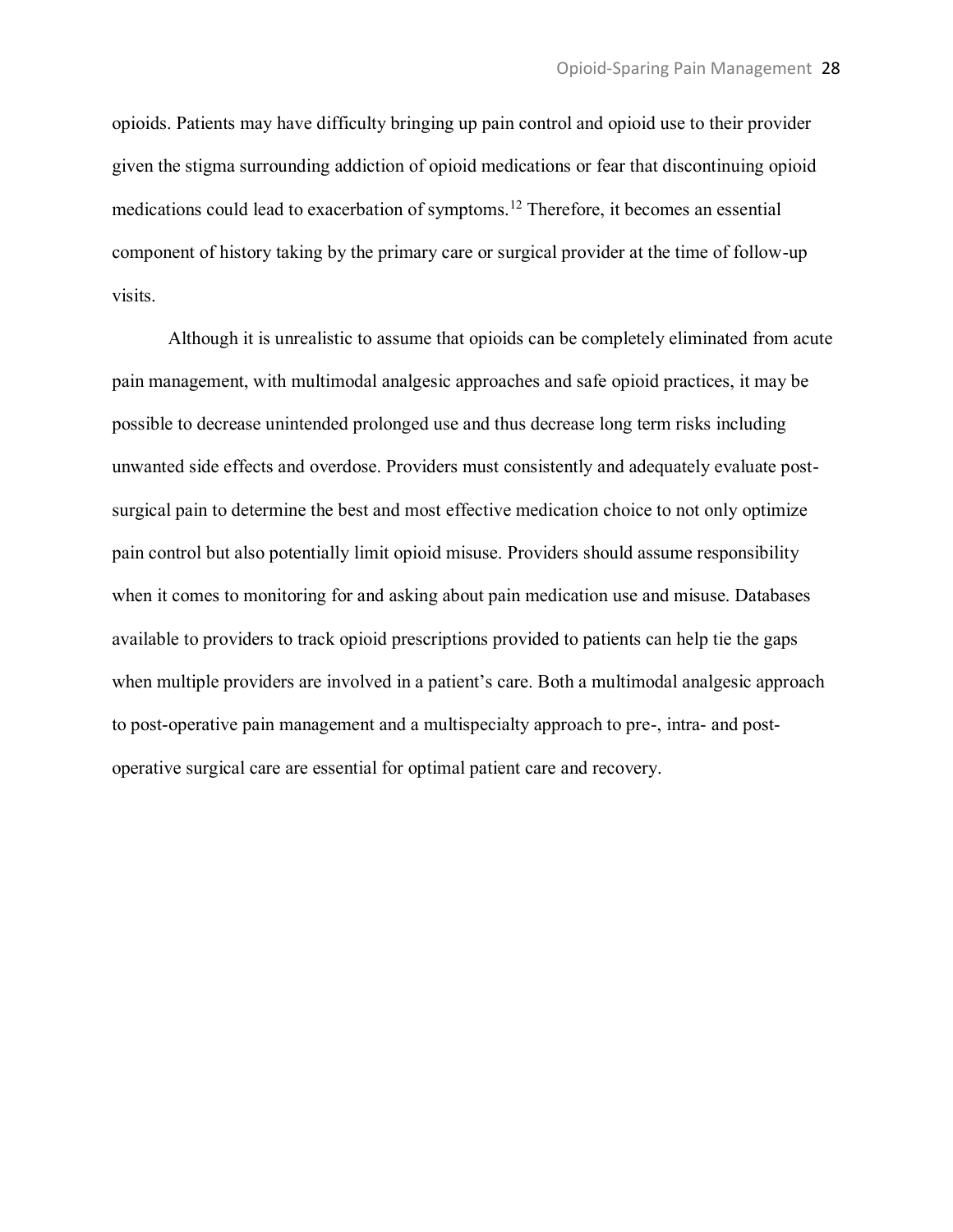#### **References**

- 1. Gomella LG, Haist SA. *Clinician's Pocket Reference: the famous Scut Monkey handbook*. 11th ed. Singapore: McGraw-Hill Medical; 2007:323.
- 2. Hooten WM, Brummett CM, Sullivan MD, et al. A Conceptual Framework for Understanding Unintended Prolonged Opioid Use. *Mayo Clinic Proceedings*. 2017;92(12):1822-1830. doi:10.1016/j.mayocp.2017.10.010.
- 3. Brat GA, Agniel D, Beam A, et al. Postsurgical prescriptions for opioid naive patients and association with overdose and misuse: retrospective cohort study. *Bmj*. 2018. doi:10.1136/bmj.j5790.
- 4. Wardhan R, Chelly J. Recent advances in acute pain management: understanding the mechanisms of acute pain, the prescription of opioids, and the role of multimodal pain therapy. *F1000Res*. 2017;6:2065. doi:10.12688/f1000research.12286.1.
- 5. Chou R, Gordon DB, de Leon-Casasola OA, et al. Management of Postoperative Pain: A Clinical Practice Guideline From the American Pain Society, the American Society of Regional Anesthesia and Pain Medicine, and the American Society of Anesthesiologists' Committee on Regional Anesthesia, Executive Committee, and Administrative Council. *The Journal of Pain.* 2016;17(2):131-157. Doi:10.1016/j.jpain.2015.12.008.
- 6. Nguyen T-HC, Lombana NF, Zavlin D, Moliver CL. Transition to Nonopioid Analgesia Does Not Impair Pain Control After Major Aesthetic Plastic Surgery. *Aesthetic Surgery Journal*. 2018. doi:10.1093/asj/sjy050.
- 7. Carey ET, Moulder JK. Perioperative Management and Implementation of Enhanced Recovery Programs in Gynecologic Surgery for Benign Indications. *Obstetrics & Gynecology*. 2018:1. doi:10.1097/aog.0000000000002696.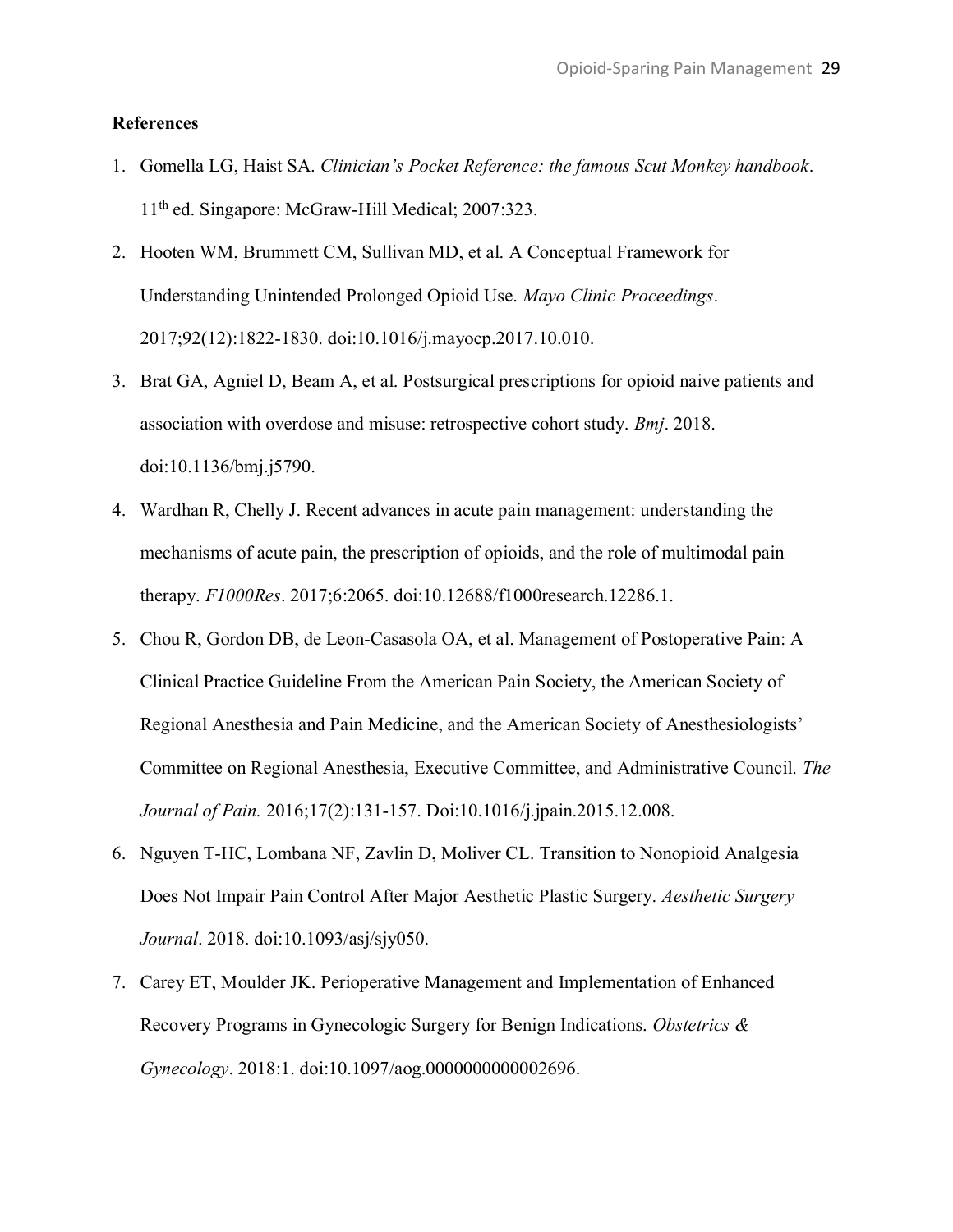- 8. Sun EC, Darnall BD, Baker LC, Mackey S. Incidence of and Risk Factors for Chronic Opioid Use Among Opioid-Naive Patients in the Postoperative Period. *JAMA Intern Med.* 2016;176(9):1286–1293. doi:10.1001/jamainternmed.2016.3298.
- 9. Brummett CM, Waljee JF, Goesling J, et al. New Persistent Opioid Use After Minor and Major Surgical Procedures in US Adults. *JAMA Surg.* 2017;152(6):e170504. doi:10.1001/jamasurg.2017.0504
- 10. Clarke H, Soneji N, Ko DT, Yun L, Wijeysundera DN. Rates and risk factors for prolonged opioid use after major surgery: population based cohort study. *BMJ.* 2014;348:g1251. doi:10.1136/bmj.g1251.
- 11. Alam A, Gomes T, Zheng G, Mamdani MM, Juurlink DN, Bell CM. Long-term Analgesic Use After Low-Risk Surgery. *Arch Intern Med.* 2012;172(5):425-430. doi:10.1001/archinternmed.2011.1827.
- 12. Stumbo SP, Yarborough BJH, Mccarty D, Weisner C, Green CA. Patient-reported pathways to opioid use disorders and pain-related barriers to treatment engagement. *Journal of Substance Abuse Treatment*. 2017;73:47-54. doi:10.1016/j.jsat.2016.11.003.
- 13. Polomano RC, Fillman M, Giordano NA, Vallerand AH, Wiltse Nicely KL, Jungquist CR. Multimodal Analgesia for Acute Postoperative and Trauma-Related Pain. *The American Journal of Nursing.* 2017;117(3):S12-S26. doi: 10.1097/01.NAJ.0000513527.71934.73.
- 14. Elvir-Lazo OF, White PF. The role of multimodal analgesia in pain management after ambulatory surgery. *Current Opinion in Anesthesiology.* 2010;23(6):697-703. doi: 10.1097/ACO.0b013e32833fad0a.
- 15. White PF, Sacan O, Tufanogullari B, Eng M, Nuangchamnong N, Ogunnaike B. Effect of short-term postoperative celecoxib administration on patient outcome after outpatient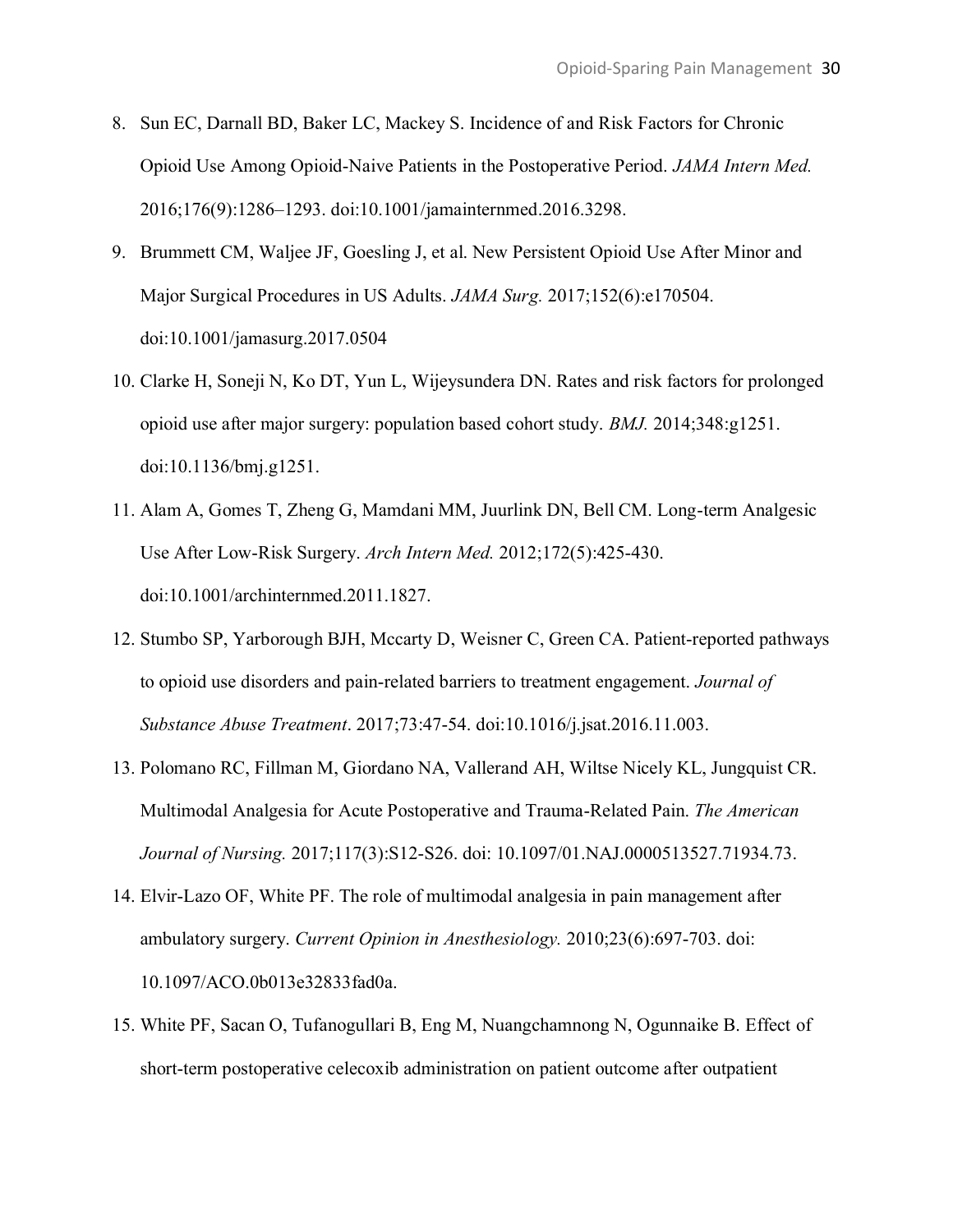laparoscopic surgery. *Canadian Journal of Anesthesia.* 2007;54(5):342-348. doi: 10.1007/BF03022655.

- 16. Stepan JG, London DA, Osei DA, Boyer MI, Dardas AZ, Calfee RP. Perioperative Celecoxib and Postoperative Opioid Use in Hand Surgery: A Prospective Cohort Study. *The Jounrla of Hand Surgery*. 2018;43(4):346-353. doi:10.1016/j.jhsa.2017.11.001.
- 17. Shuying L, Xiao W, Peng L, Tao Z, Ziying L, Zhao L. Preoperative intravenous parecoxib reduces length of stay on ambulatory laparoscopic cholecystectomy. *International Journal of Surgery*. 2014;12:464-468. doi: 10.1015/j.ijsu.2014.03.013.
- 18. Solmaz FA, Kovalak E. Comparison of tramadol/acetaminophen fixed-dose combination, tramadol, and acetaminophen in patients undergoing ambulatory arthroscopic meniscectomy. *AOTT.* 2018;52:222-225. doi: 10.1016/j.aott.2018.02.011.
- 19. Kochhar A, Chouhan K, Panjiar P, Vajifdar H. Gabapentinoids as a Part of Multi-modal Drug Regimen for Pain Relief following Laparoscopic Cholecystectomy: A Randomized Study. *Anesthesia Essays and Researches.* 2017;11(3):676-680. doi: 10.4103/0259- 1162.204208.
- 20. Mishra R, Tripathi M, Chandola HC. Comparative clinical study of gabapentin and pregabalin for postoperative analgesia in laparoscopic cholecystectomy. *Anesthesia Essays and Researches.* 2016;10(2):201-206. doi: 10.4103/0259-1162.176409.
- 21. Jouguelet-Lacoste J, La Colla L, Schilling D, Chelly JE. The Use of Intravenous Infusion or Singe Dose of Low-Dose Ketamine for Postoperative Analgesia: A Review of the Current Literature. *Pain Medicine (Malden, mass).* 2015;16(2):383-403. doi:10.1111/pme.12619.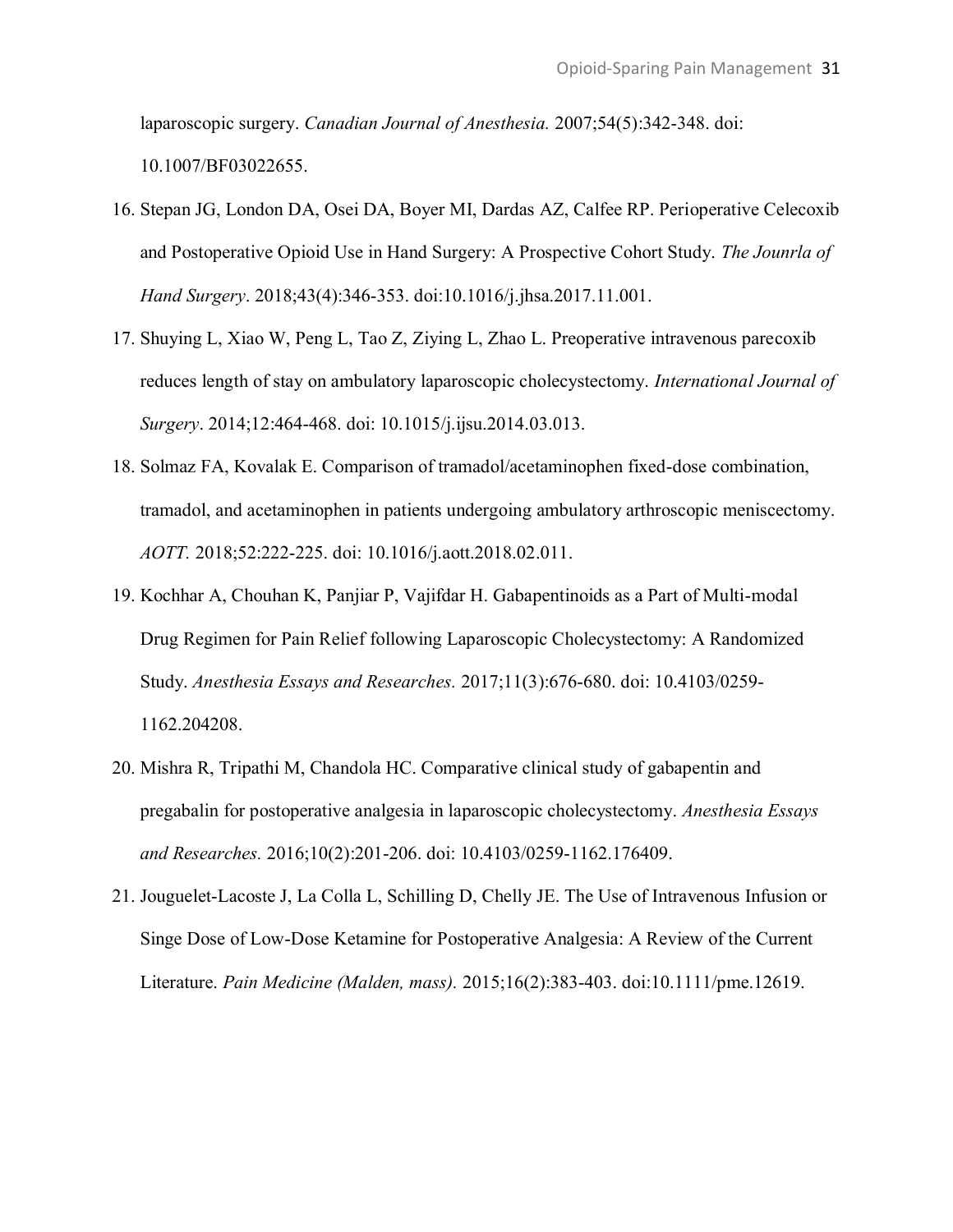- 22. Kumar K, Kirksey MA, Duong S, Wu CL. A Review of Opioid-Sparing Modalities in Perioperative Pain Management: Methods to Decrease Opioid Use Postoperatively. *Anesthesia &Analgesia.* 2017;125(5):1749-1760. Doi10.1213/ANE.0000000000002497.
- 23. Cengiz P, Gokcinar D, Karabeyoglu I, Topcu H, Cicek GS, Gogus N. Intraoperative Low-Dose Ketamine Infusion Reduces Acute Postoperative Pain Following Total Knee Replacement Surgery: A Prospective, Randomized Double-Blind Placebo-Controlled Trial. *J Coll of Physicians Surg Pak*. 2014;24(5):299-303. doi: 04.2014/JCPSP.299303.
- 24. Spreng UJ, Dahl V, Ræder J. Effects of perioperative S (+) ketamine infusion added to multimodal analgesia in patients undergoing ambulatory haemorrhoidectomy. *Scandinavian Journal of Pain*. 2010;1(2):100-105. doi:10.1016/j.sjpain.2010.01.001.
- 25. Lauwick S, Kim DJ, Michelagnoli G, et al. Intraoperative infusion of lidocaine reduces postoperative fentanyl requirements in patients undergoing laparoscopic cholecystectomy. *Canadian Journal of Anesthesia.* 2008;55(11):754-760. doi:10.1007/bf03016348.
- 26. Herroeder S, Percher S, Schonherr ME, et al. Systemic lidocaine shortens length of hospital stay after colorectal surgery: a double-blinded, randomized, placebo-controlled trial. *Ann Surg*. 2007;246(2):192-200. doi[:10.1097/SLA.0b013e31805dac11.](https://doi.org/10.1097/SLA.0b013e31805dac11)
- 27. Chiu C, Aleshi P, Esserman LJ, et al. Improved analgesia and reduced post-operative nausea and vomiting after implementation of an enhanced recovery after surgery (ERAS) pathway for total mastectomy. *BMC Anesthesiology*. 2018;18(1). doi:10.1186/s12871-018-0505-9.
- 28. Trabulsi EJ, Patel J, Viscusi ER, Gomella LG, Lallas CD. Preemptive Multimodal Pain Regimen Reduces Opioid Analgesia for Patients Undergoing Robotic-assisted Laparoscopic Radical Prostatectomy. *Urology*. 2010;76(5):1122-1124. doi:10.1016/j.urology.2010.03.052.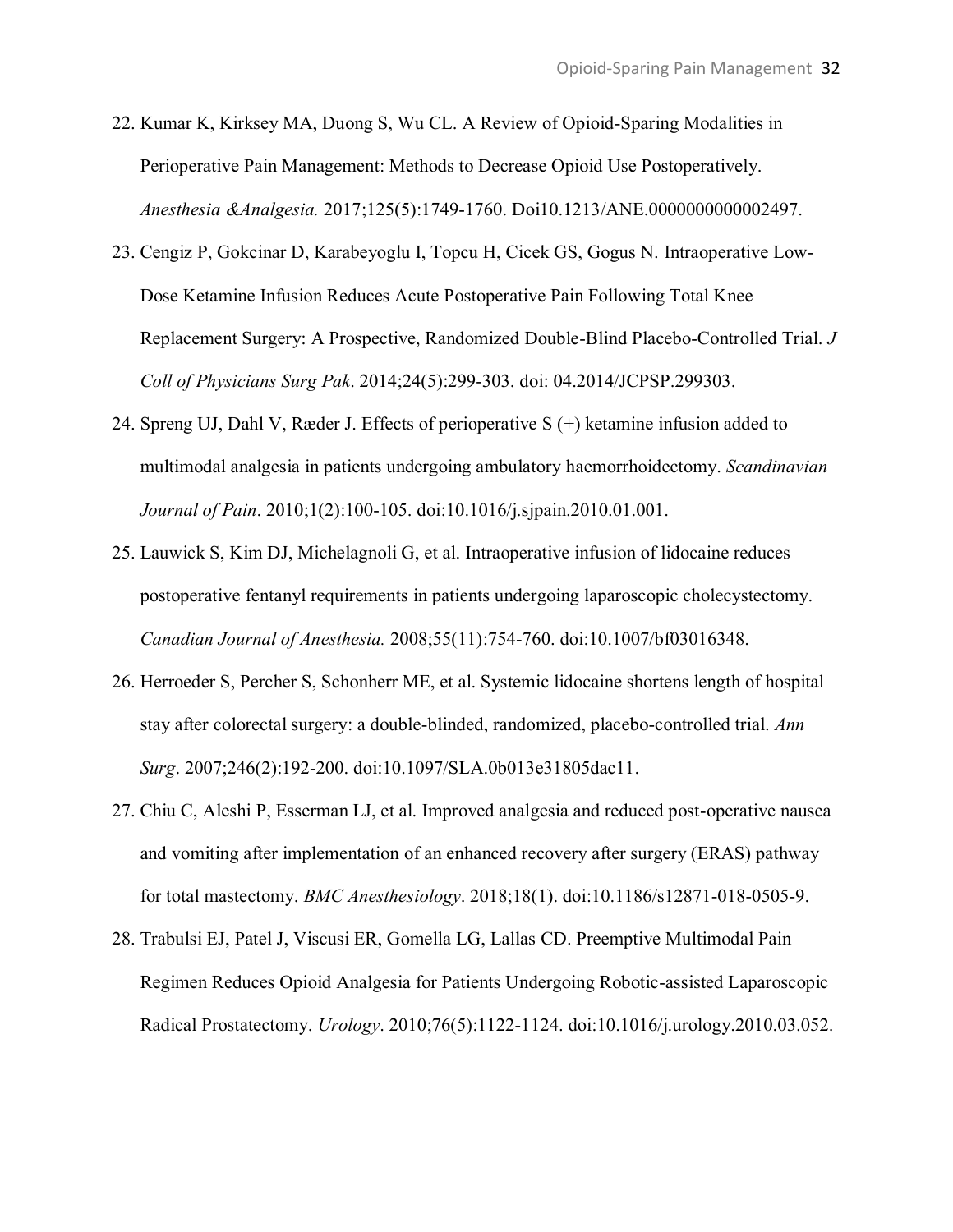- 29. Backer JTV, Jordan MR, Leahy DT, et al. Preemptive Analgesia Decreases Pain Following Anorectal Surgery. *Diseases of the Colon & Rectum*. 2018:1. doi:10.1097/dcr.0000000000001069.
- 30. Johnson SP, Chung KC, Zhong L, et al. Risk for Prolonged Opioid Use Among Opioid-Naïve Patients Following Common Hand Surgery Procedures. *J Hand Surg Am*. 2016;41(10):947-957.e3. doi:10.1016/j.jhsa.2016.07.113.
- 31. Waljee JF, Zhong L, Hou H, Sears E, Brummet C, Chung KC. The Utilization of Opioid Analgesics Following Common Upper Extremity Surgical Procedures: A National, Population-Based Study. *Plast Reconstr Surg*. 2016;137(2):355e-364e. doi:10.1097/01.prs.0000475788.52446.7b.
- 32. Kumar K, Gulotta LV, Dines JS, et al. Unused Opioid Pills After Outpatient Should Surgeries Given Current Perioperative Prescribing Habits. *Am J Sports Med.* 2017;45(3):636- 641. Doi: 10.1177/0363546517693665.
- 33. Hill MV, McMahon ML, Stucke RS, Barth RJ. Wide Variation and Excessive Dosage of Opioid Prescriptions for Common General Surgical Procedures. *Ann Surg.* 2017;265(4):709- 714. doi:10.1097/SLA.0000000000001993.
- 34. Sabatino MJ, Kunkel ST, Ramkumar DB, Keeney BJ, Jevsevar DS. Excess Opioid Medication and Variation in Prescribing Patterns Following Common Orthopaedic Procedures. *The Journal of Bone and Joint Surgery, Incorporated.* 2018;100(3):180-8. doi:10.2106/JBJS.17.00672.
- 35. Rafiq S, Steinbrüchel DA, Wanscher MJ, et al. Multimodal analgesia versus traditional opiate based analgesia after cardiac surgery, a randomized controlled trial. *Journal of Cardiothoracic Surgery*. 2014;9(1). doi:10.1186/1749-8090-9-52.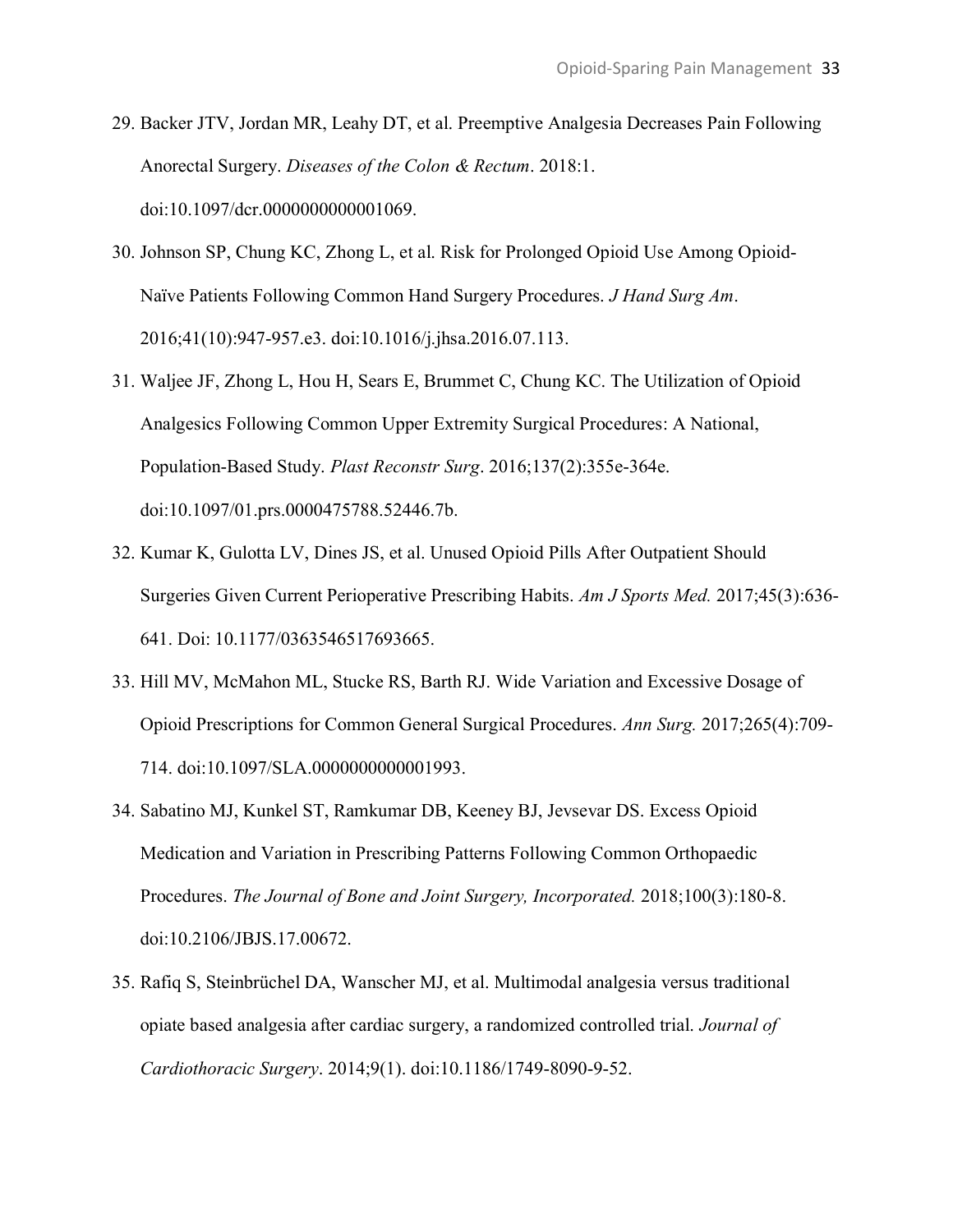- 36. Mac TB, Girard F, Chouinard P, Boudreault D, Lafontaine ER, Ruel M, Ferraro P. Acetaminophen Decreases Early Post-Thoracotomy Ipsilateral Shoulder Pain in Patients with Thoracic Epidural Analgesia: A Double-Blinded Placebo-Controlled Study. *Journal of Cardiothoracic and Vascular Anesthesia*. 2005;19(4):475-8. doi: 10.1053/j.jvca.2004.11.041.
- 37. Mamoun NF, Lin P, Zimmerman NM, Mascha EJ, Mick SL, Insler SR, Sessler DI, Duncan AE. Intravenous acetaminophen analgesia after cardiac surgery: A randomized, blinded, controlled superiority trial. *J Thorac Cardiovasc Surg*. 2016;152(3):881-9.e1. doi: 10.1016/j.jcvts.2016.04.078.
- 38. Kinney MAO, Mantilla CB, Carns PE, et al. Preoperative Gabapentin for Acute Postthoracotomy Analgesia: A Randomized, Double-Blinded, Active Placebo-Controlled Study. *Pain Practice*. 2011;12(3):175-183. doi:10.1111/j.1533-2500.2011.00480.x.
- 39. Loftus RW, Yeager MP, Clark JA, et al. Intraoperative Ketamine Reduces Perioperative Opiate Consumption in Opiate-dependent Patients with Chronic Back Pain Undergoing Back Surgery. *Anesthesiology.* 2010;113(3):639-646. doi: 10.1097/ALN.0b013e3181e90914.
- 40. Pearsall EA, Meghji Z, Pitzul KB, et al. A Qualitative Study to Understand the Barriers and Enablers in Implementing an Enhanced Recovery After Surgery Program. *Annals of Surgery*. 2015;261(1):92-96. doi:10.1097/sla.0000000000000604.
- 41. Martin D, Roulin D, Grass F, et al. A multicentere qualitative study assessing implementation of an Enhanced Recovery After Surgery program. *Clinical Nutrition*. 2017. doi:10.1016/j.clnu.2017.10.017.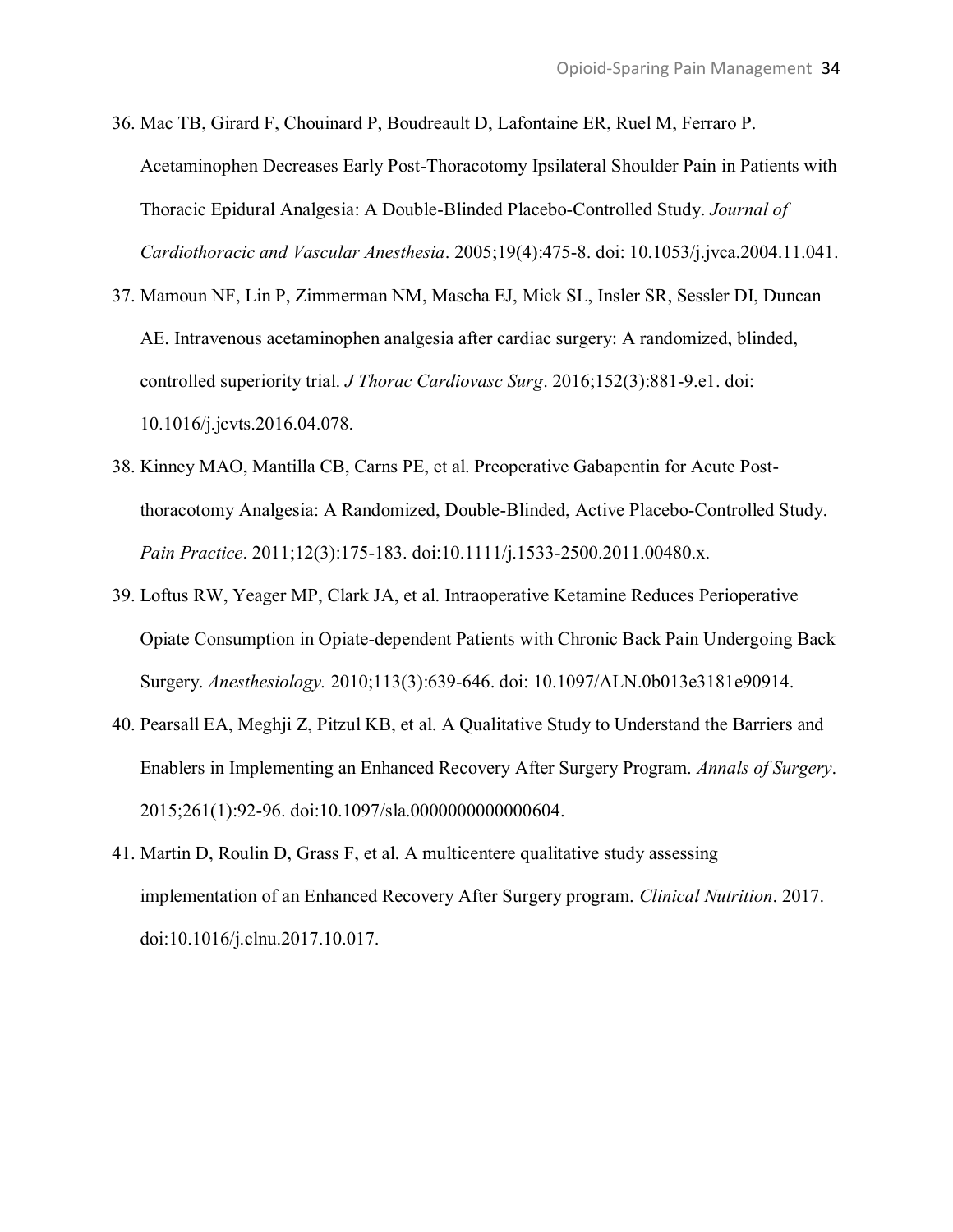## **Appendices**

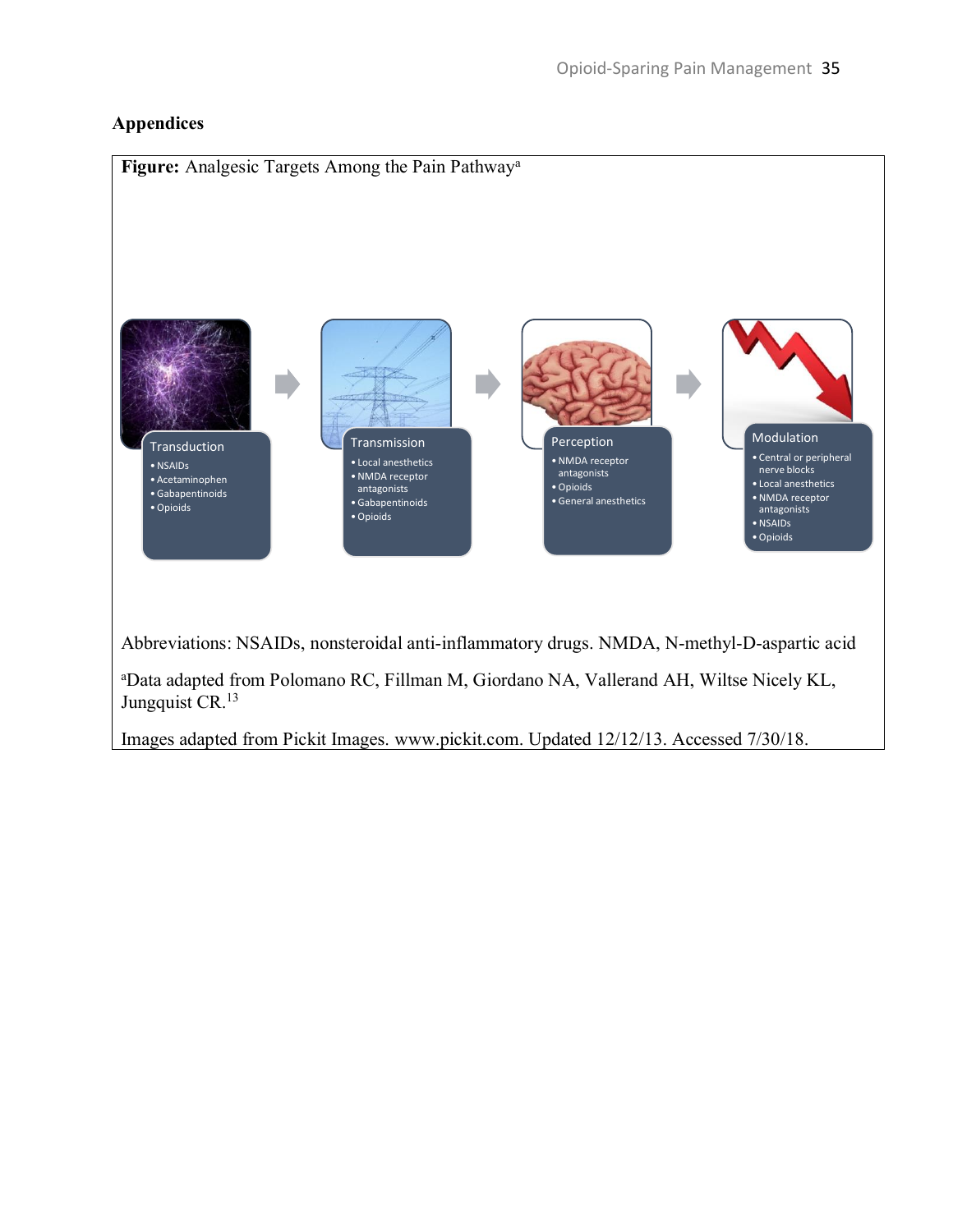**Table 1:** Comparison of Enhanced Recovery After Surgery (ERAS) Protocols Among Retrospective Cohort Studies and a Randomized Controlled Trial

| Total Mastectomy <sup>a</sup><br>Preoperative                                                                                                                                                                                                                                                                                                                            | <b>Laparoscopic Radical</b><br>Prostatectomyb<br>Preoperative                                                                                                                                                             | <b>Anorectal Surgery</b> c<br>Preoperative                                                                                                                                          |
|--------------------------------------------------------------------------------------------------------------------------------------------------------------------------------------------------------------------------------------------------------------------------------------------------------------------------------------------------------------------------|---------------------------------------------------------------------------------------------------------------------------------------------------------------------------------------------------------------------------|-------------------------------------------------------------------------------------------------------------------------------------------------------------------------------------|
| Gabapentin 600 mg po x1<br>Acetaminophen 1000 mg po x1<br>Scopolamine 1.5 mg td x1 if age<br><60                                                                                                                                                                                                                                                                         | Pregabalin 150 mg po x1<br>$\bullet$<br>Acetaminophen 975 mg po<br>x1<br>Celecoxib 400 mg po x1                                                                                                                           | Gabapentin 600 mg po x1<br>Acetaminophen 1000 mg po<br>x1                                                                                                                           |
| Intraoperative                                                                                                                                                                                                                                                                                                                                                           | Intraoperative                                                                                                                                                                                                            | Intraoperative                                                                                                                                                                      |
| Recommend total IV anesthesia<br>Minimize opioids<br>Regional anesthesia<br>$\bullet$<br>Dexamethasone 8 mg IV<br>$\bullet$<br>Ondansetron 4 mg IV<br>$\bullet$<br>Limit IV fluids to $\leq 2L$<br>Maintain normothermia (36-38<br>degrees Celsius)                                                                                                                      | Not discussed                                                                                                                                                                                                             | Propofol, midazolam, fentanyl<br>and local anesthesia<br>Dexamethasone 8 mg IV<br>Ketamine 0.15 mg/kg IV<br>Regional anesthesia                                                     |
| Postoperative                                                                                                                                                                                                                                                                                                                                                            | Postoperative                                                                                                                                                                                                             | Postoperative                                                                                                                                                                       |
| Opioids prn<br>Ondansetron prn<br>Ativan prn<br>Encourage early oral intake<br>Encourage out of bed                                                                                                                                                                                                                                                                      | Standard ketorolac regimen<br>$(15-30)$ mg)<br>Pregabalin 150 mg po daily<br>until hospital discharge<br>Acetaminophen 975 mg po<br>daily until hospital<br>discharge<br>Oxycodone 5 mg, 1-2<br>tablets every 4 hours prn | Alternate acetaminophen 1000<br>mg po and ibuprofen 600 mg<br>po every 3 hours on a<br>scheduled basis<br>Hydromorphone 2 mg po for<br>breakthrough pain every 3<br>hours as needed |
| Outcome                                                                                                                                                                                                                                                                                                                                                                  | Outcome                                                                                                                                                                                                                   | Outcome                                                                                                                                                                             |
| 30% reduction in total perioperative<br>opioid consumption in intervention<br>group                                                                                                                                                                                                                                                                                      | 59% reduction in the<br>requirement for opioid<br>analgesia in the intervention<br>group                                                                                                                                  | 76% and 92.5% relative risk<br>reduction for the PACU and 8-<br>hour time points                                                                                                    |
| Abbreviations: mg, milligram. po, by mouth. td, transdermal. IV, intravenous. L, liters. prn, as needed.<br><sup>a</sup> Data adapted from Chiu C, Aleshi P, Esserman $LI^{27}$<br><sup>b</sup> Data adapted from Trabulsi EJ, Patel J, Viscusi ER, Gomella LG, Lallas $CD^{28}$<br><sup>c</sup> Data adapted from Backer JTV, Jordan MR, Leahy DT, et al. <sup>29</sup> |                                                                                                                                                                                                                           |                                                                                                                                                                                     |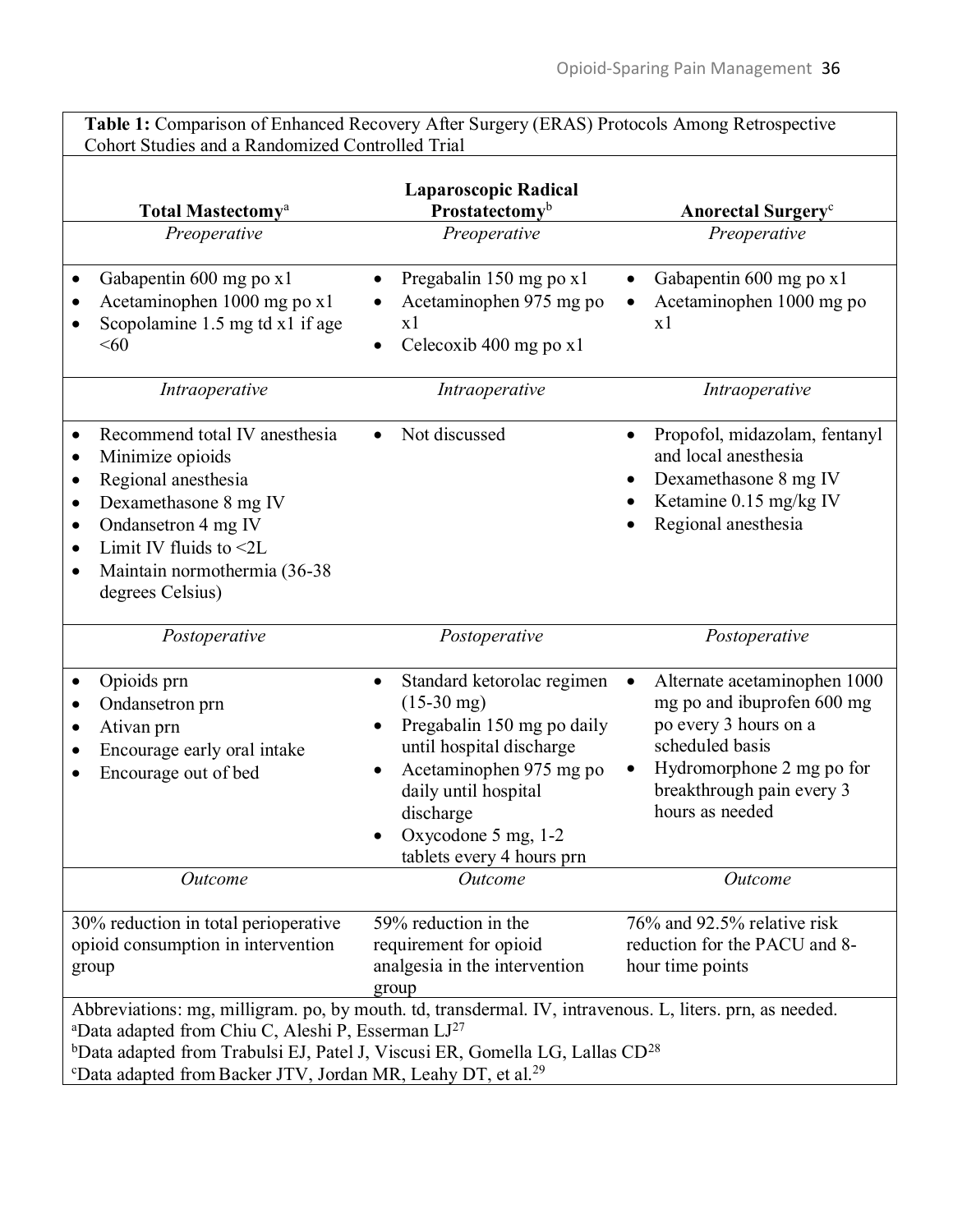**Table 2:** Rates of Acute and Prolonged Use of Opioids Among Opioid Naive Patients Undergoing **Surgery** 

| <b>Major Elective Surgery</b> <sup>a,b</sup>                                                                                                                                                                                                | Low-Risk Surgery <sup>a,c</sup>                                                                                                                   | <b>Elective or Trauma Related</b><br>Hand Surgery <sup>d</sup>          |  |
|---------------------------------------------------------------------------------------------------------------------------------------------------------------------------------------------------------------------------------------------|---------------------------------------------------------------------------------------------------------------------------------------------------|-------------------------------------------------------------------------|--|
| <b>Acute Use of Opioids</b>                                                                                                                                                                                                                 | <b>Acute Use of Opioids</b>                                                                                                                       | <b>Acute Use of Opioids</b>                                             |  |
| 49.2% of patients used<br>$\bullet$<br>opioids in the early post-<br>discharge period                                                                                                                                                       | 7.1% of patients prescribed<br>opioids within 7 days of<br>being discharged                                                                       | 77% of patients filled on<br>perioperative opioid<br>prescription       |  |
| Prolonged Use of Opioids                                                                                                                                                                                                                    | Prolonged Use of Opioids                                                                                                                          | Prolonged Use of Opioids                                                |  |
| 3-8% of patients used<br>$\circ$<br>opioids 90 days after<br>surgery<br>3.1% of patients used<br>$\circ$<br>opioids $3+$ months after<br>surgery (Note: $6.3 - 8.5\%$<br>of patients had prolonged<br>opioid use after thoracic<br>surgery) | Up to $13\%$ of patients<br>continued to used opioids<br>6-12 months after surgery<br>7.7% of patients prescribed<br>opioids 1 year after surgery | 13% of patients filled opioid<br>prescriptions 90 days after<br>surgery |  |
| <sup>a</sup> Data adapted from Hooten WM, Brummett CM, Sullivan MD, et al. <sup>2</sup>                                                                                                                                                     |                                                                                                                                                   |                                                                         |  |
| <sup>b</sup> Data adapted from Clarke H, Sonjei N, Ko DT, Yun L, Wijeysundera $DN^{10}$                                                                                                                                                     |                                                                                                                                                   |                                                                         |  |
| <sup>c</sup> Data adapted from Alam A, Gomes T, Zheng G, Mamdani MM, Juurlink DN, Bell CM <sup>11</sup><br><sup>d</sup> Data adapted from Johnson SP, Chung KC, Zhong L, et al. <sup>30</sup>                                               |                                                                                                                                                   |                                                                         |  |
|                                                                                                                                                                                                                                             |                                                                                                                                                   |                                                                         |  |